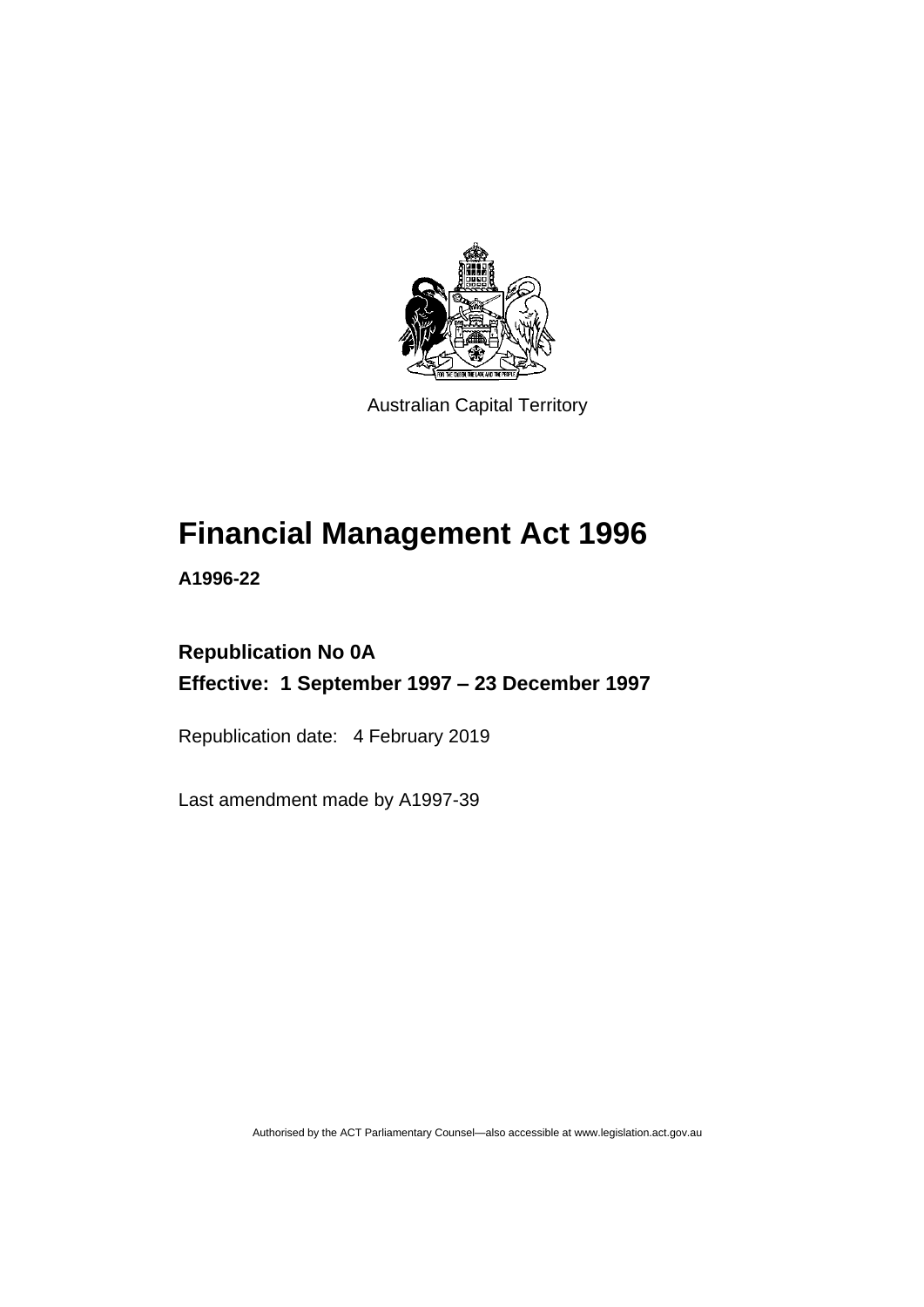## **About this republication**

#### **The republished law**

This is a republication of the *Financial Management Act 1996* effective 1 September 1997 to 23 December 1997.

#### **Kinds of republications**

The Parliamentary Counsel's Office prepares 2 kinds of republications of ACT laws (see the ACT legislation register at www.legislation.act.gov.au):

- authorised republications to which the *Legislation Act 2001* applies
- unauthorised republications.

The status of this republication appears on the bottom of each page.

#### **Editorial changes**

The *Legislation (Republication) Act 1996*, part 3, division 2 authorised the Parliamentary Counsel to make editorial amendments and other changes of a formal nature when preparing a law for republication. Editorial changes do not change the effect of the law, but have effect as if they had been made by an Act commencing on the republication date (see *Legislation (Republication) Act 1996*, s 14 and s 16). The changes are made if the Parliamentary Counsel considers they are desirable to bring the law into line, or more closely into line, with current legislative drafting practice.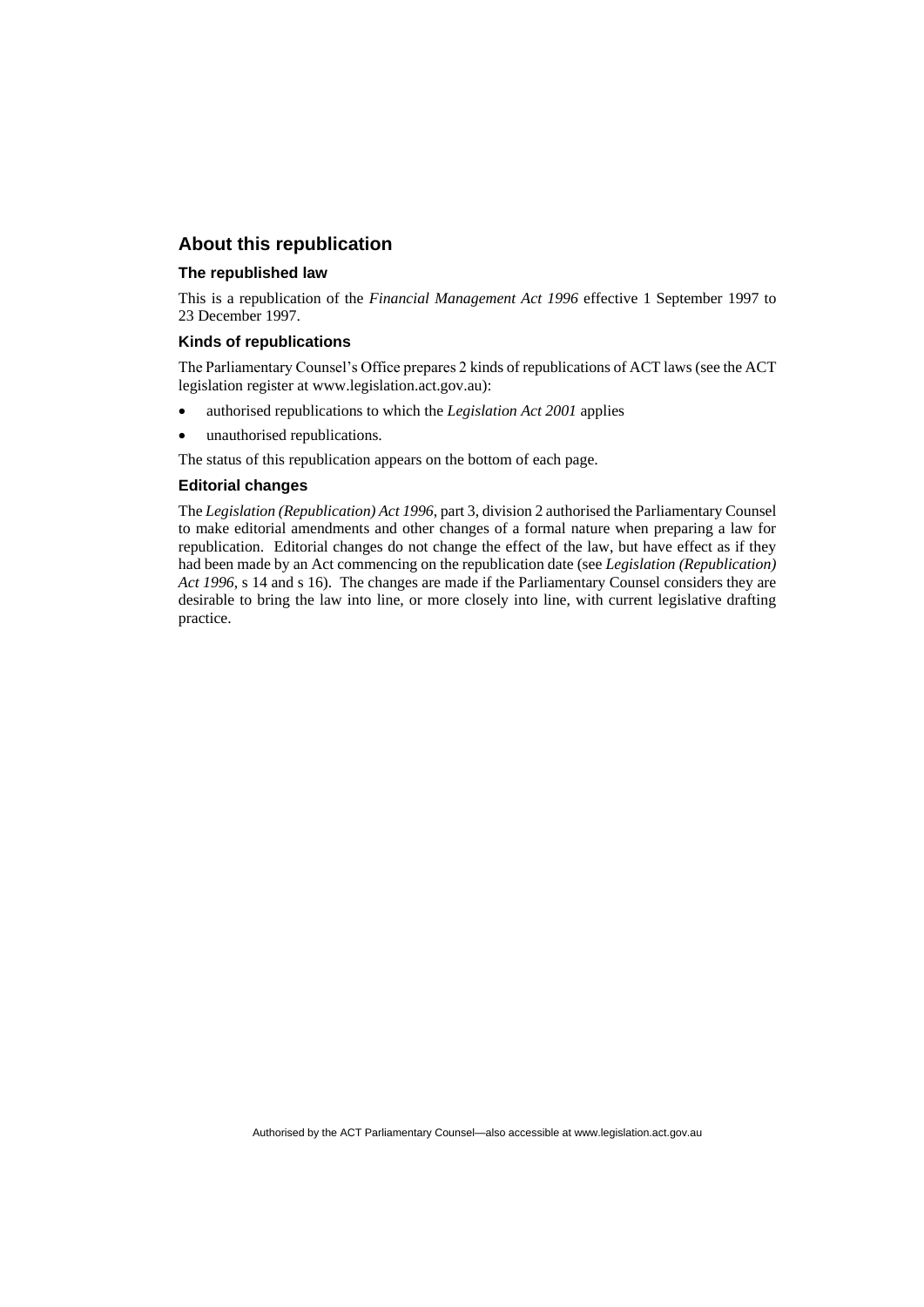

Australian Capital Territory

## **FINANCIAL MANAGEMENT ACT 1996**

This consolidation has been prepared by the ACT Parliamentary Counsel's Office

Updated as at 1 September 1997

## **TABLE OF PROVISIONS**

Section

#### PART I—PRELIMINARY

|     | Short title                                                            |  |  |  |  |
|-----|------------------------------------------------------------------------|--|--|--|--|
| 2.  | Commencement                                                           |  |  |  |  |
| 3.  | Interpretation                                                         |  |  |  |  |
| 4.  | Application of Parts II, III and V to Legislative Assembly Secretariat |  |  |  |  |
|     | <b>PART II—TERRITORY BUDGET AND APPROPRIATIONS</b>                     |  |  |  |  |
| 5.  | Timing of first Appropriation Bill for financial year                  |  |  |  |  |
| 6.  | Necessity for appropriation                                            |  |  |  |  |
| 7.  | Payments authorised on lapse of appropriation                          |  |  |  |  |
| 8.  | Form of appropriation                                                  |  |  |  |  |
| 9.  | Net appropriations for outputs                                         |  |  |  |  |
| 10. | Budget papers                                                          |  |  |  |  |

- 11. Territory budgets
- 12. Departmental budgets
- 13. Supplementary budget papers
- 14. Transfer of funds between appropriations
- 15. Transfer of funds within appropriations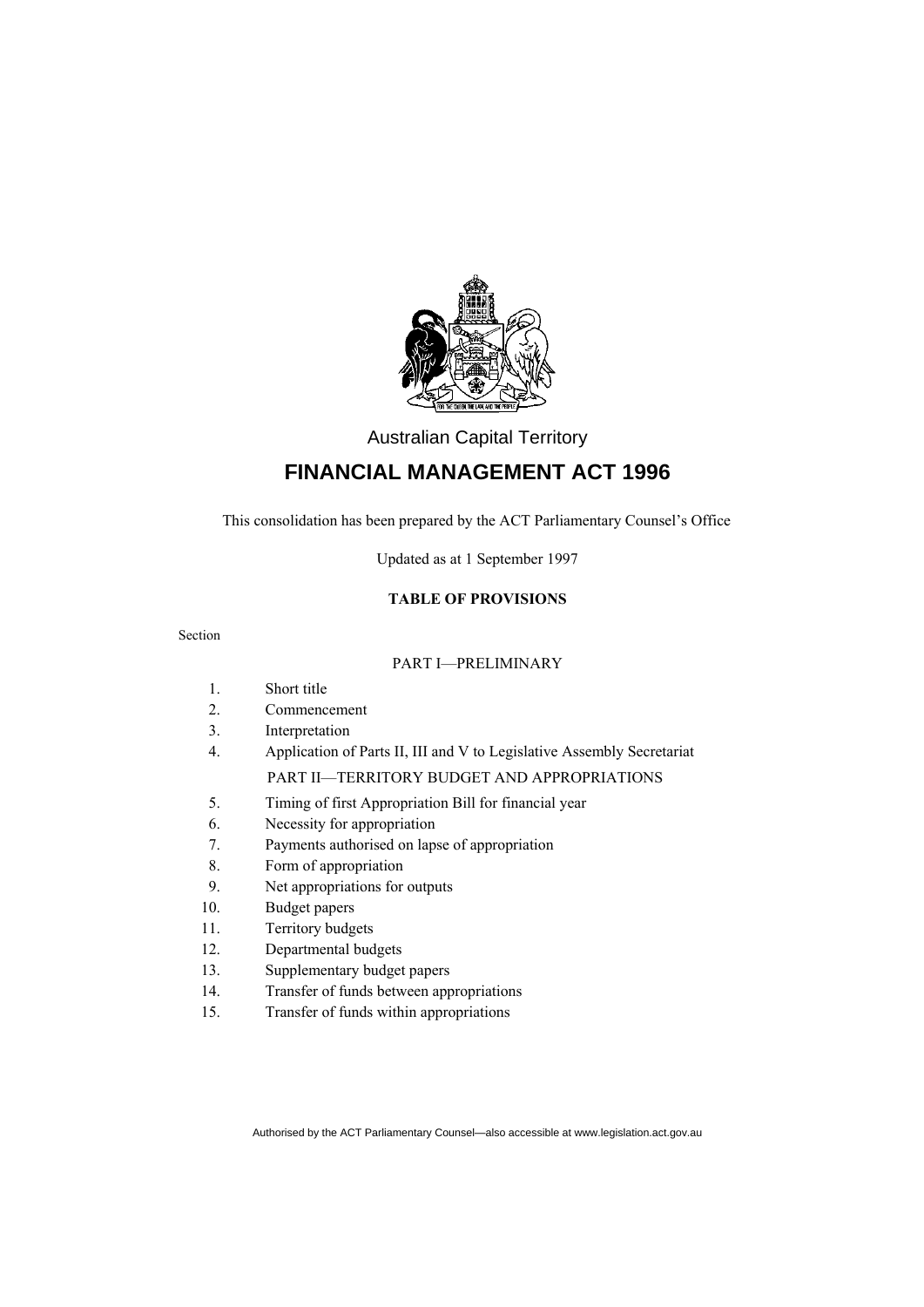## **TABLE OF PROVISIONS**—continued

| Section |                                                                                               |  |  |  |  |  |
|---------|-----------------------------------------------------------------------------------------------|--|--|--|--|--|
| 16.     | Transfer of functions between departments                                                     |  |  |  |  |  |
| 17.     | Variation of appropriations for Commonwealth grants                                           |  |  |  |  |  |
| 18.     | Treasurer's advance                                                                           |  |  |  |  |  |
| 19.     | Refunds of payments made without liability                                                    |  |  |  |  |  |
| 19A.    | Payments under certain agreements with the Commonwealth                                       |  |  |  |  |  |
| 20.     | Budgets for Legislative Assembly Secretariat                                                  |  |  |  |  |  |
|         | <b>PART III-FINANCIAL REPORTS</b>                                                             |  |  |  |  |  |
|         | Division 1-Financial reports of the Territory                                                 |  |  |  |  |  |
| 21.     | Interpretation                                                                                |  |  |  |  |  |
| 22.     | Annual financial statements of the Territory                                                  |  |  |  |  |  |
| 23.     | Responsibility for annual financial statements                                                |  |  |  |  |  |
| 24.     | Audit of annual financial statements                                                          |  |  |  |  |  |
| 25.     | Tabling of annual financial statements                                                        |  |  |  |  |  |
| 26.     | Monthly financial statements of the Territory                                                 |  |  |  |  |  |
|         | Division 2-Financial reports of departments                                                   |  |  |  |  |  |
| 27.     | Annual financial statements of departments                                                    |  |  |  |  |  |
| 28.     | Responsibility for departmental financial statements                                          |  |  |  |  |  |
| 29.     | Audit of financial statements of departments                                                  |  |  |  |  |  |
| 30.     | Tabling of departmental financial statements                                                  |  |  |  |  |  |
|         | PART IV-FINANCIAL MANAGEMENT<br>RESPONSIBILITIES OF CHIEF EXECUTIVES OF<br><b>DEPARTMENTS</b> |  |  |  |  |  |
| 31.     | Responsibilities of Chief Executives of departments                                           |  |  |  |  |  |
|         | PART V-BANKING AND INVESTMENT                                                                 |  |  |  |  |  |
| 32.     | Agreement for the conduct of banking for the Territory                                        |  |  |  |  |  |
| 33.     | Territory bank account                                                                        |  |  |  |  |  |
| 34.     | Departmental bank accounts                                                                    |  |  |  |  |  |
| 35.     | Payments into bank accounts                                                                   |  |  |  |  |  |
| 36.     | Transfer following change in departmental responsibilities                                    |  |  |  |  |  |
| 37.     | Authority to issue public money                                                               |  |  |  |  |  |
| 38.     | Investment of public money                                                                    |  |  |  |  |  |
|         | PART VI-BORROWING, GUARANTEES AND<br><b>FINANCIAL DERIVATIVES</b>                             |  |  |  |  |  |
| 39.     | Power of Territory to borrow                                                                  |  |  |  |  |  |
| 40.     | Treasurer may borrow on behalf of Territory                                                   |  |  |  |  |  |
| 41.     | Power of Territory authorities to borrow                                                      |  |  |  |  |  |
|         |                                                                                               |  |  |  |  |  |

42. Borrowings by Territory authorities to be approved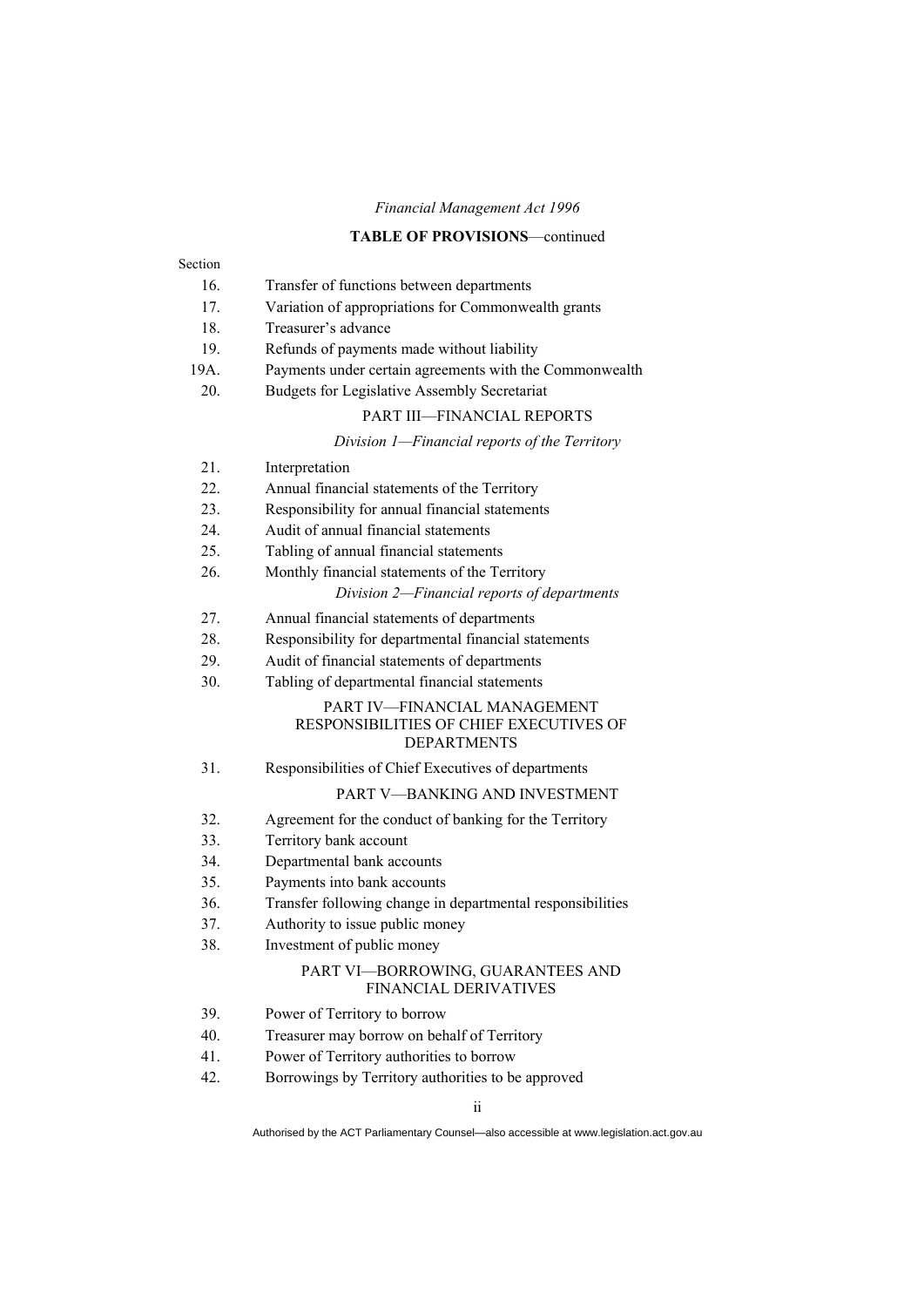#### **TABLE OF PROVISIONS**—continued

## Section

- 43. Territory authorities may give security
- 44. Power to approve borrowings not delegable
- 45. Loans to be paid into Territory bank account
- 46. Payments by Treasurer
- 47. Guarantees by Territory
- 48. Financial derivatives

## PART VII—TRUST MONEY

- 49. Identity of trust money
- 50. Administration of trust money
- 51. Departmental trust bank accounts
- 52. Transfers between bank accounts
- 53. Investment of trust money

#### PART VIII—FINANCIAL PROVISIONS RELATING TO TERRITORY AUTHORITIES

- 54. Responsibilities of chief executive officers
- 55. Bank accounts
- 56. Investment
- 57. Borrowing
- 58. Statements of intent
- 59. Annual financial statements
- 60. Responsibility for annual financial statements
- 61. Audit of annual financial statements
- 62. Tabling of annual financial statements
- 63. Interim financial statements

## PART IX—MISCELLANEOUS

- 64. Act of grace payments
- 65. Waiver of debts etc.
- 66. Payments in respect of deceased estates
- 67. Regulations and guidelines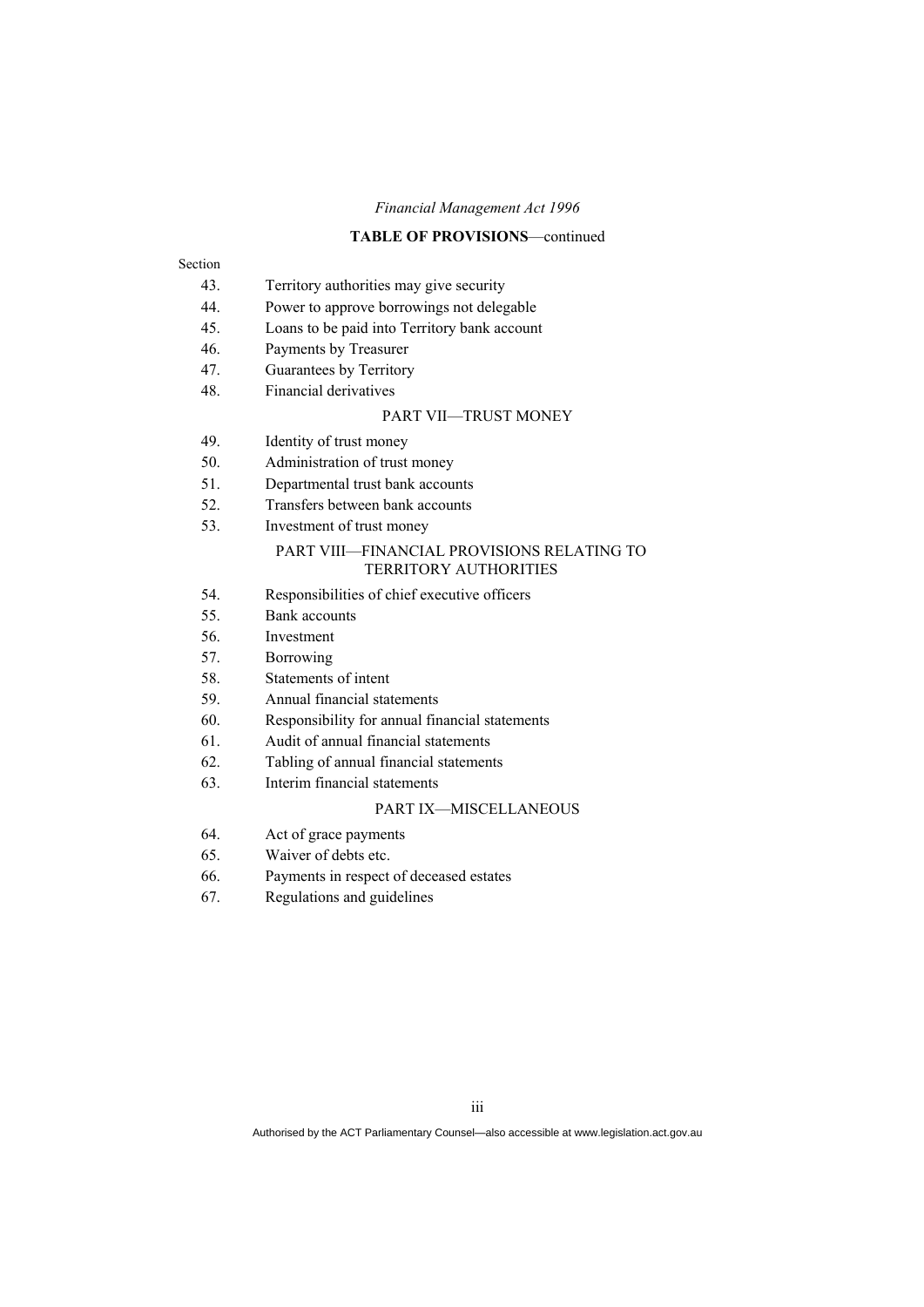

Australian Capital Territory

## **FINANCIAL MANAGEMENT ACT 1996**

An Act to provide for the financial management of the government of the Territory, to provide for the scrutiny of that management by the Legislative Assembly, to specify financial reporting requirements for the government of the Territory and for related purposes

## **PART I—PRELIMINARY**

## **Short title**

**1.** This Act may be cited as the *Financial Management Act 1996.*<sup>1</sup>

## **Commencement**

**2.** This Act commences on 1 July 1996.

## **Interpretation**

- **3. (1)** In this Act, unless the contrary intention appears—
- "appropriation" means an appropriation of public money by any Act including this Act;
- "Appropriation Act" means an Act that makes appropriations in respect of a financial year for purposes referred to in section 8;
- "appropriation unit" means a class of outputs, or a group of output classes, for which an appropriation is made by an Appropriation Act;
- "bank" means a bank within the meaning of the *Banking Act 1959* of the Commonwealth or the Reserve Bank of Australia;

"borrowing" includes—

(a) raising money or obtaining credit, whether by dealing in securities or otherwise; and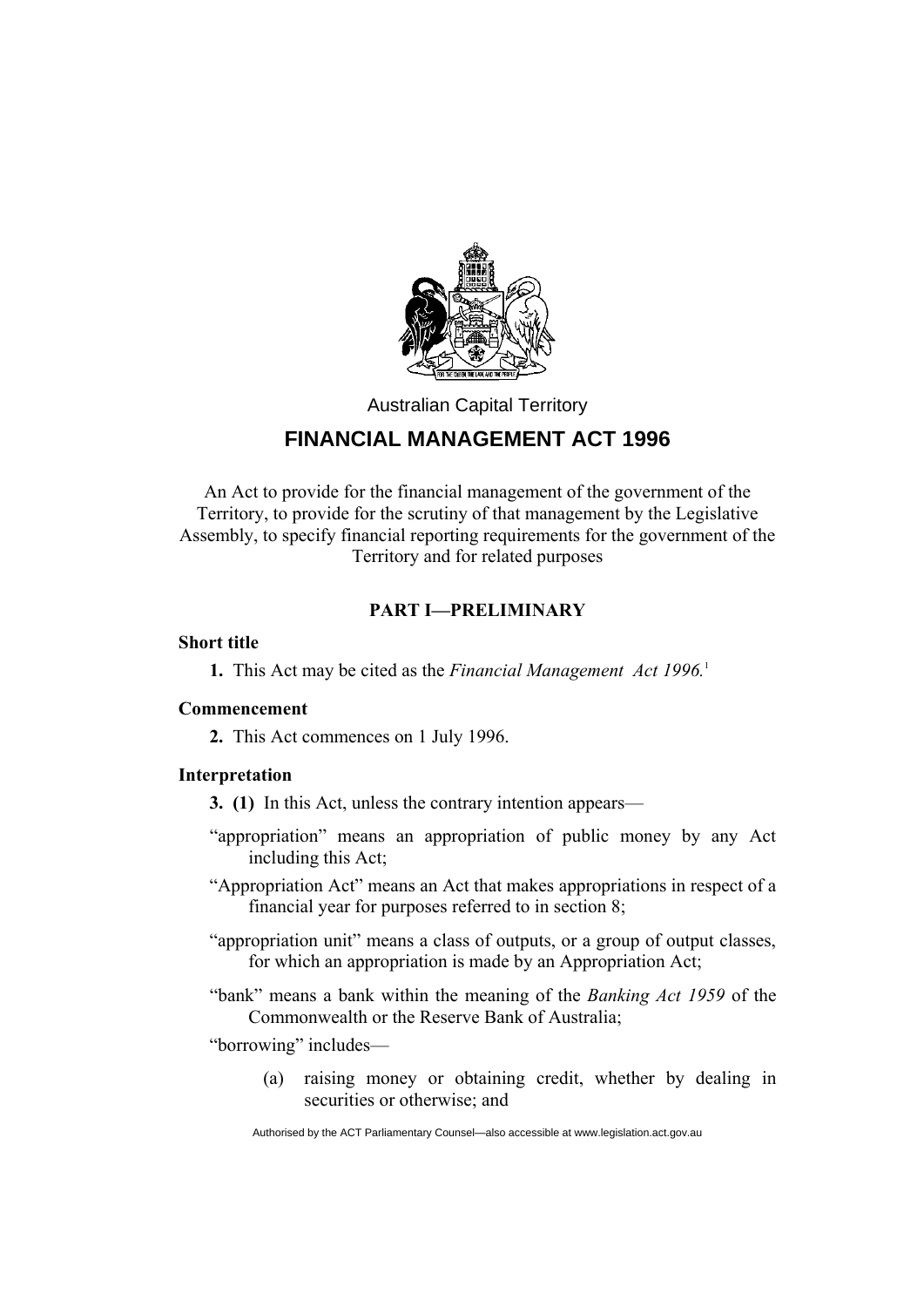(b) entering into a financing lease;

but does not include using a credit card or overdraft facility, or otherwise obtaining credit, in a transaction forming part of the day-today operations of the Territory or a Territory authority;

"budget papers" means documents laid before the Legislative Assembly under section 10 or subsection 13 (1);

"capital injection" means money provided, or to be provided, to a department for—

- (a) the purchase of assets to be held by the department or to be owned by a Territory authority or Territory owned corporation;
- (b) the development of assets held by the department or owned by a Territory authority or Territory owned corporation;
- (c) augmenting the assets held by the department or owned by a Territory authority or Territory owned corporation; or
- (d) reducing the liabilities of the department, a Territory authority or a Territory owned corporation;

but does not include money provided from an appropriation for a purpose referred to in paragraph 8 (a) or (c);

"chief executive officer", in relation to a Territory authority, means the person who has responsibility for managing the affairs of the authority;

"class of outputs" means a group of outputs identified as a class by an Appropriation Act;

"department" means—

- (a) an administrative unit (excluding any part of an administrative unit prescribed for the purposes of paragraph (b) and any administrative unit forming part of a group of administrative units prescribed for the purposes of paragraph (c));
- (b) a part of an administrative unit prescribed for the purposes of this paragraph; or
- (c) a group of 2 or more administrative units prescribed for the purposes of this paragraph;

Authorised by the ACT Parliamentary Counsel—also accessible at www.legislation.act.gov.au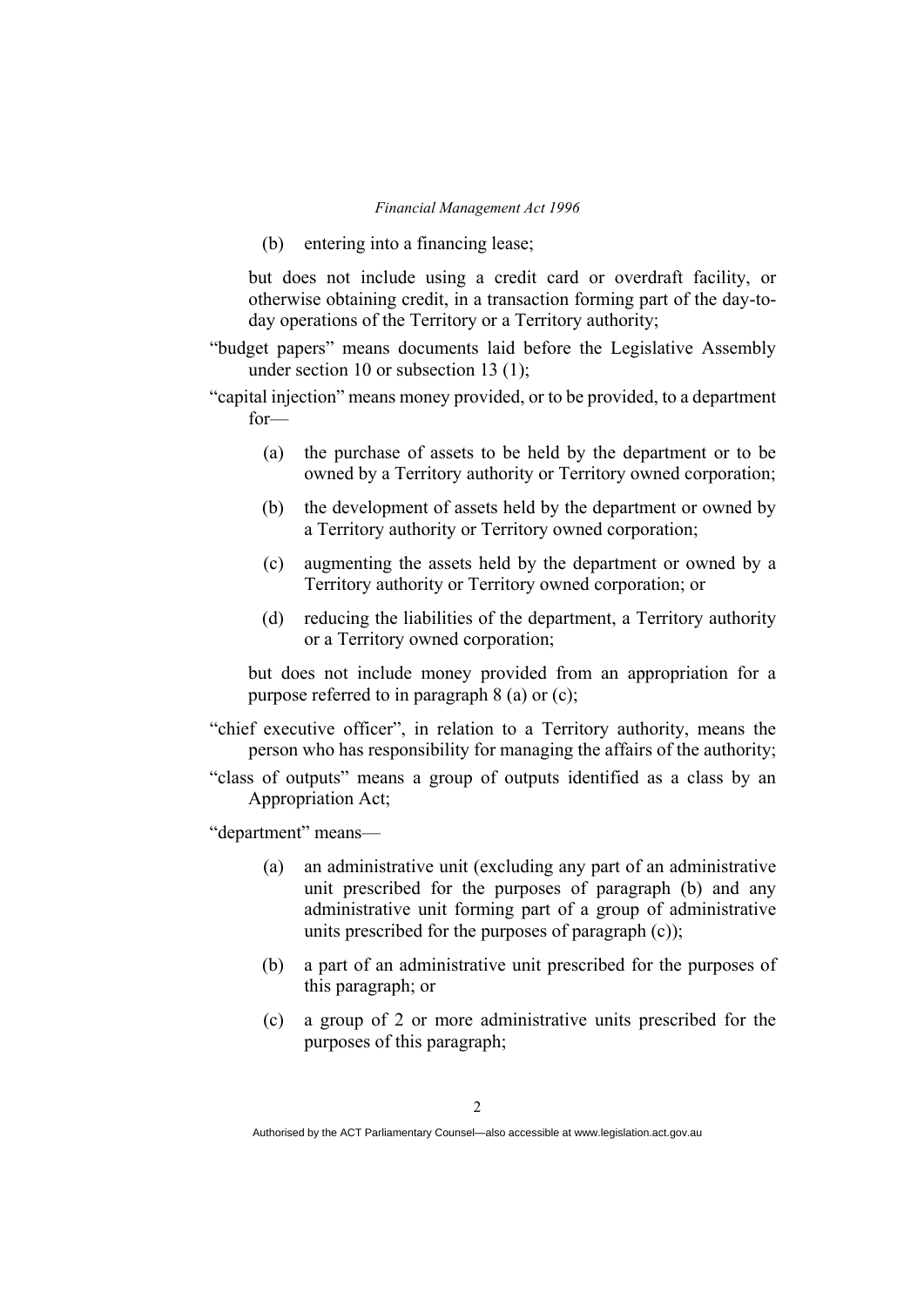- "departmental bank account" means a bank account referred to in subsection 34 (1):
- "expenses", in relation to an output, means the expenses incurred in providing the output quantified on an accrual accounting basis and includes the overhead expenses properly attributable to the output;
- "financial management guidelines" means the guidelines issued under subsection  $67(2)$ ;
- "generally accepted accounting practice" means accounting practices and procedures recognised by the accounting profession as appropriate for reporting financial information relating to government, a department or a Territory authority, being practices and procedures that are consistent with this Act and any relevant Appropriation Act;
- "Legislative Assembly Secretariat" means the Clerk of the Legislative Assembly and the officers and employees of the Public Service who assist the Clerk in the exercise of his or her powers and the performance of his or her duties;
- "outcomes" means the consequences for the community of outputs;
- "outputs" means goods produced or services provided by a department or Territory authority or a person producing goods or providing services on behalf of a department or Territory authority;
- "prescribed" means prescribed by the financial management guidelines;
- "public money" means all moneys received by the Territory, including the proceeds of all loans raised on behalf of the Territory, but does not include—
	- (a) money held by the Territory as trust money;
	- (b) money received by a Territory owned corporation; or
	- (c) money received by a Territory authority;

"responsible Chief Executive", in relation to a department, means—

- (a) if the department is constituted by an administrative unit or a part of an administrative unit—the Chief Executive of that administrative unit; or
- (b) if the department is constituted by a group of 2 or more administrative units—the person prescribed as the responsible Chief Executive in relation to the department;

Authorised by the ACT Parliamentary Counsel—also accessible at www.legislation.act.gov.au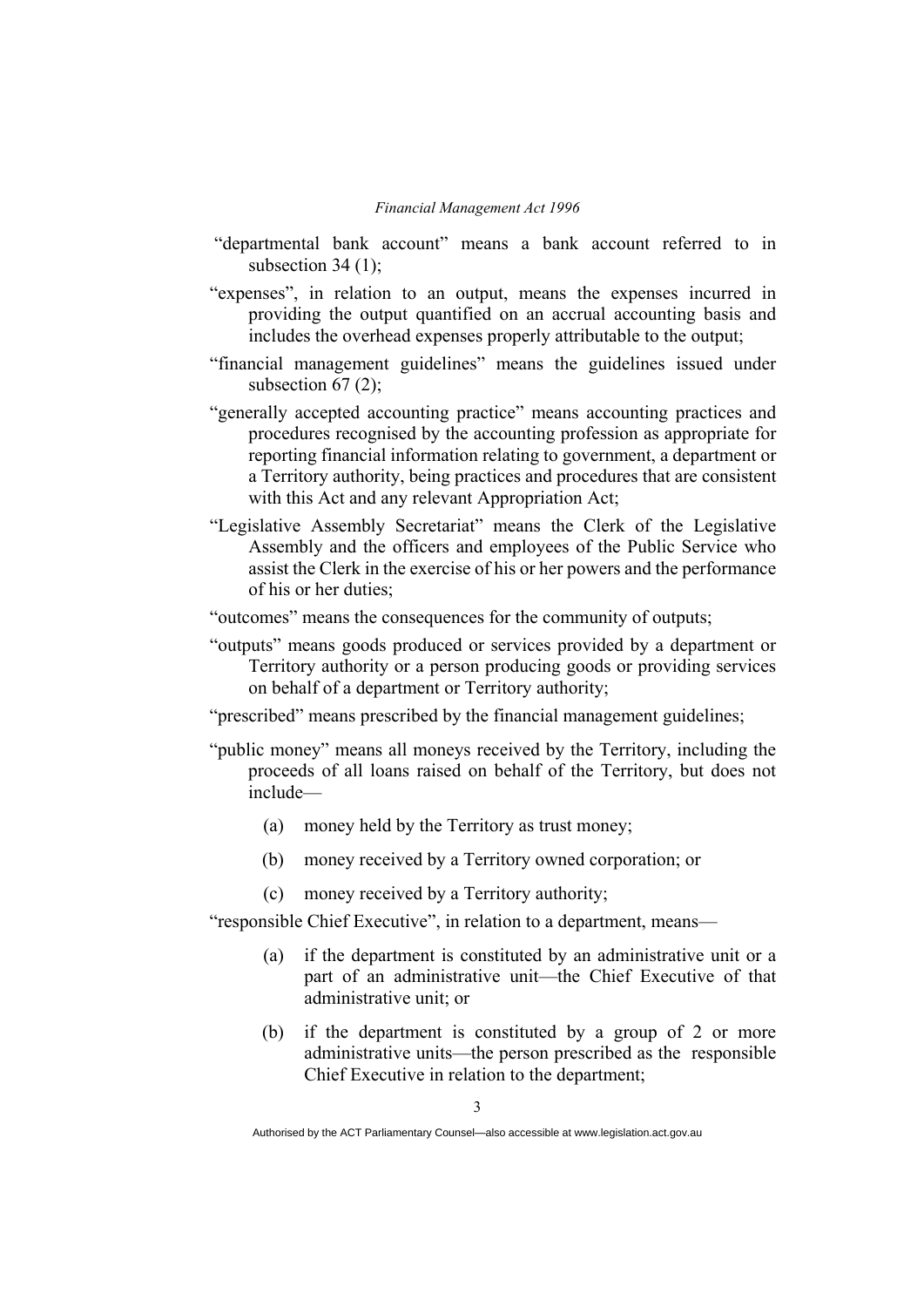"responsible Minister" means—

- (a) in relation to a department that is constituted by an administrative unit or a part of an administrative unit—the Minister to whom responsibility for that administrative unit has been allocated under section 14 of the *Public Sector Management Act 1994*;
- (b) in relation to a department that is constituted by a group of 2 or more administrative units—the Minister prescribed as the responsible Minister in relation to the department; and
- (c) in relation to a Territory authority—the Minister administering the Act by which the authority was established;
- "securities" includes stocks, debentures, notes, bonds, promissory notes, bills of exchange, and any other securities approved in writing by the Treasurer;
- "statement of intent" means a statement of a Territory authority under section 58:
- "Territory authority" means a body corporate established by an Act but does not include a body declared under subsection (2) not to be a Territory authority;
- "Territory bank account" means the bank account referred to in section 33;
- "Treasurer" means the Minister administering this Act and includes a Minister for the time being acting on behalf of that Minister;

"trust money" means—

- (a) money deposited with the Territory pending the completion of a transaction or the determination of a dispute and which may become repayable to the depositor or payable to the Territory or any other person;
- (b) all money that is paid into a Territory court for possible repayment to the payee or a third party by virtue of any Act, order, instruction or authority;
- (c) money that belongs to or is due to any person and is collected by the Territory as a result of an agreement between the Territory and that person;

Authorised by the ACT Parliamentary Counsel—also accessible at www.legislation.act.gov.au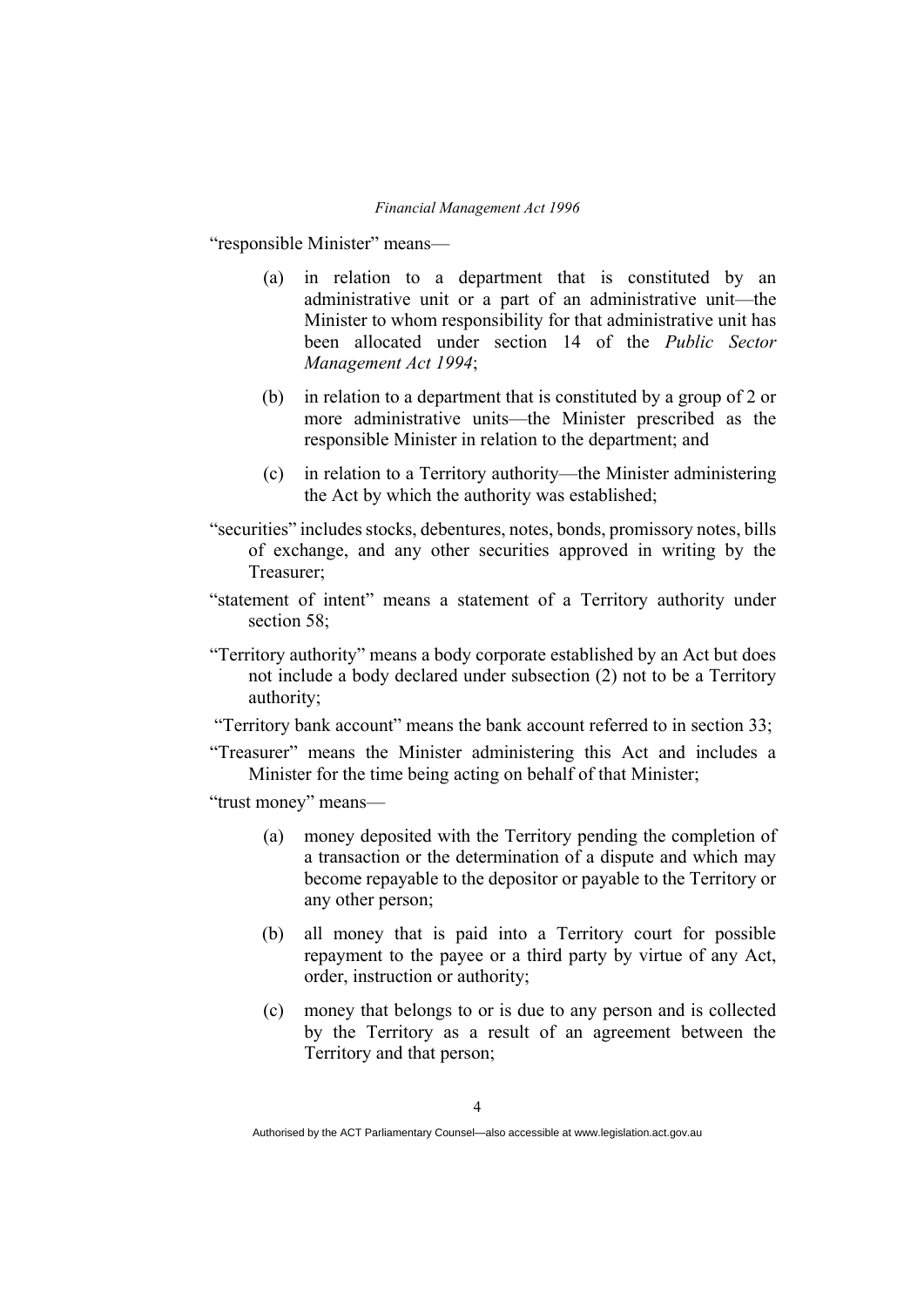- (d) unclaimed money that is due to or belongs to any person and is deposited with the Territory; or
- (e) money that is paid to the Territory in trust for any other lawful purpose including interest on trust money;
- "warrant" means an instrument by which the Treasurer authorises payments from the Territory bank account.

**(2)** The Treasurer may, by notice in the *Gazette*, declare that a specified body is not a Territory authority for the purposes of this Act.

## **Application of Parts II, III and V to Legislative Assembly Secretariat**

**4.** Unless the contrary intention appears, the provisions of Parts II, III and V apply to the Legislative Assembly Secretariat as if—

- (a) a reference in those provisions to a department included a reference to the Legislative Assembly Secretariat;
- (b) a reference in those provisions to the responsible Minister of a department were a reference to the Speaker of the Legislative Assembly; and
- (c) a reference in those provisions to the responsible Chief Executive of a department included a reference to the Clerk of the Legislative Assembly.

## **PART II—TERRITORY BUDGET AND APPROPRIATIONS**

## **Timing of first Appropriation Bill for financial year**

**5.** Except as otherwise provided by a resolution of the Legislative Assembly, the first Appropriation Bill relating to a financial year shall be introduced into the Legislative Assembly not later than 3 months after the commencement of the financial year.

## **Necessity for appropriation**

**6.** No payment of public money shall be made otherwise than in accordance with an appropriation.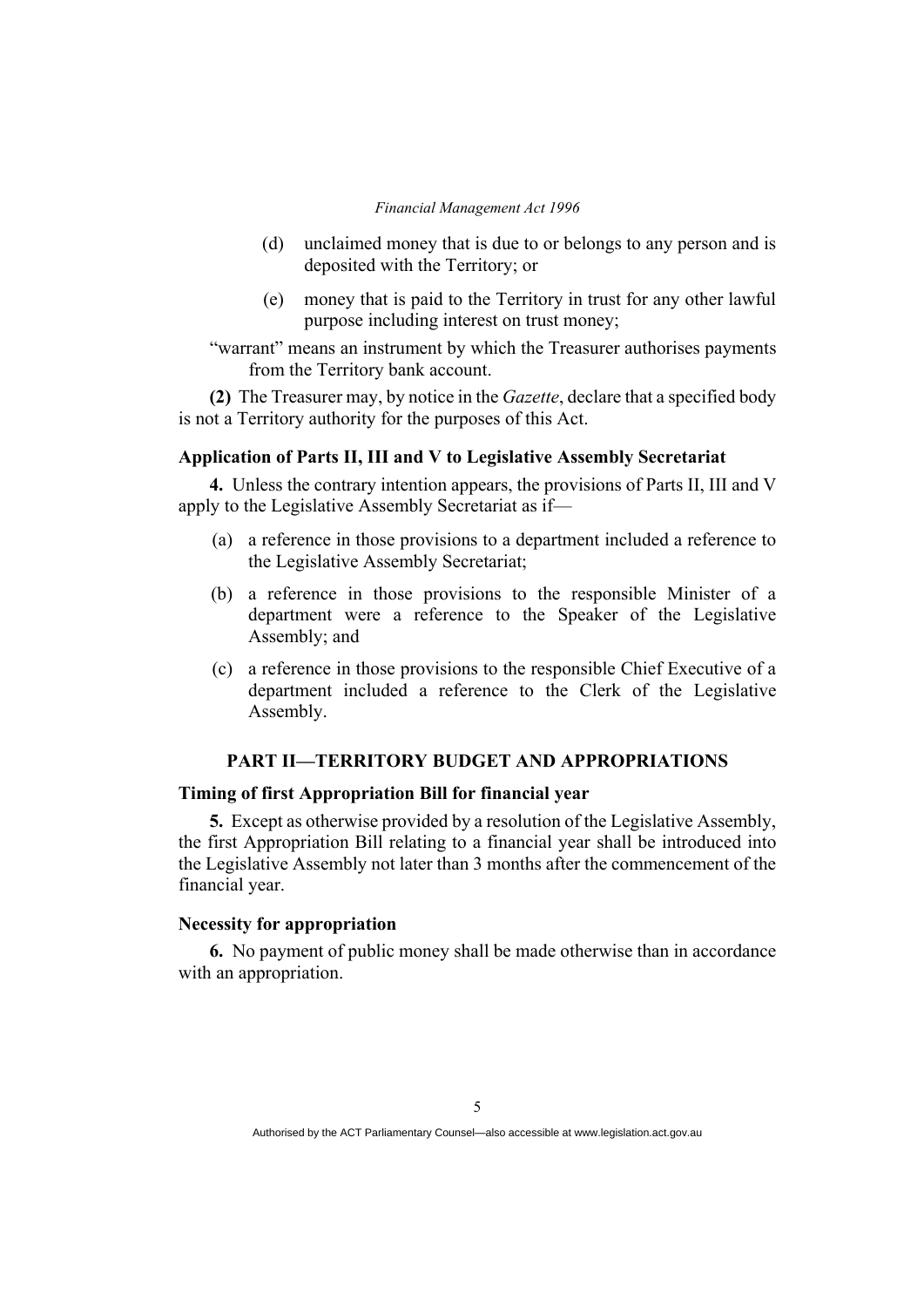#### **Payments authorised on lapse of appropriation**

**7.** If, before the end of a financial year, no Act other than this Act has been passed appropriating public money to meet the requirements of the next financial year, the Treasurer may pay such sums as are necessary to meet those requirements subject to the following provisions:

- (a) the authority of the Treasurer under this section shall cease upon the commencement of the first Appropriation Act for the next financial year;
- (b) upon that commencement all payments made under this section for the next financial year shall be taken for all purposes to have been paid out of moneys appropriated by that Act; and
- (c) the payments made under this section for any purpose shall not exceed, in total, one half of the amount appropriated by Appropriation Acts for the immediately preceding financial year for that purpose.

### **Form of appropriation**

**8.** An Appropriation Act shall make separate appropriations in respect of each department for—

- (a) the provision of outputs by the department;
- (b) any capital injection to be provided to the department; and
- (c) any payments to be made by the department on behalf of the Territory.

### **Net appropriations for outputs**

**9. (1)** An appropriation for the provision of outputs may be expressed to be made for the net cost of providing the outputs.

**(2)** Notwithstanding section 6, where an appropriation for a department is expressed to be made for the net cost of providing outputs, the department may apply the revenue received by it from providing the outputs to paying the expenses and liabilities incurred in doing so.

### **Budget papers**

**10.** The Treasurer shall, for each financial year, immediately after the presentation of the Bill for the first Appropriation Act relating to the year, cause to be laid before the Legislative Assembly—

(a) the proposed budget for the Territory for the year; and

Authorised by the ACT Parliamentary Counsel—also accessible at www.legislation.act.gov.au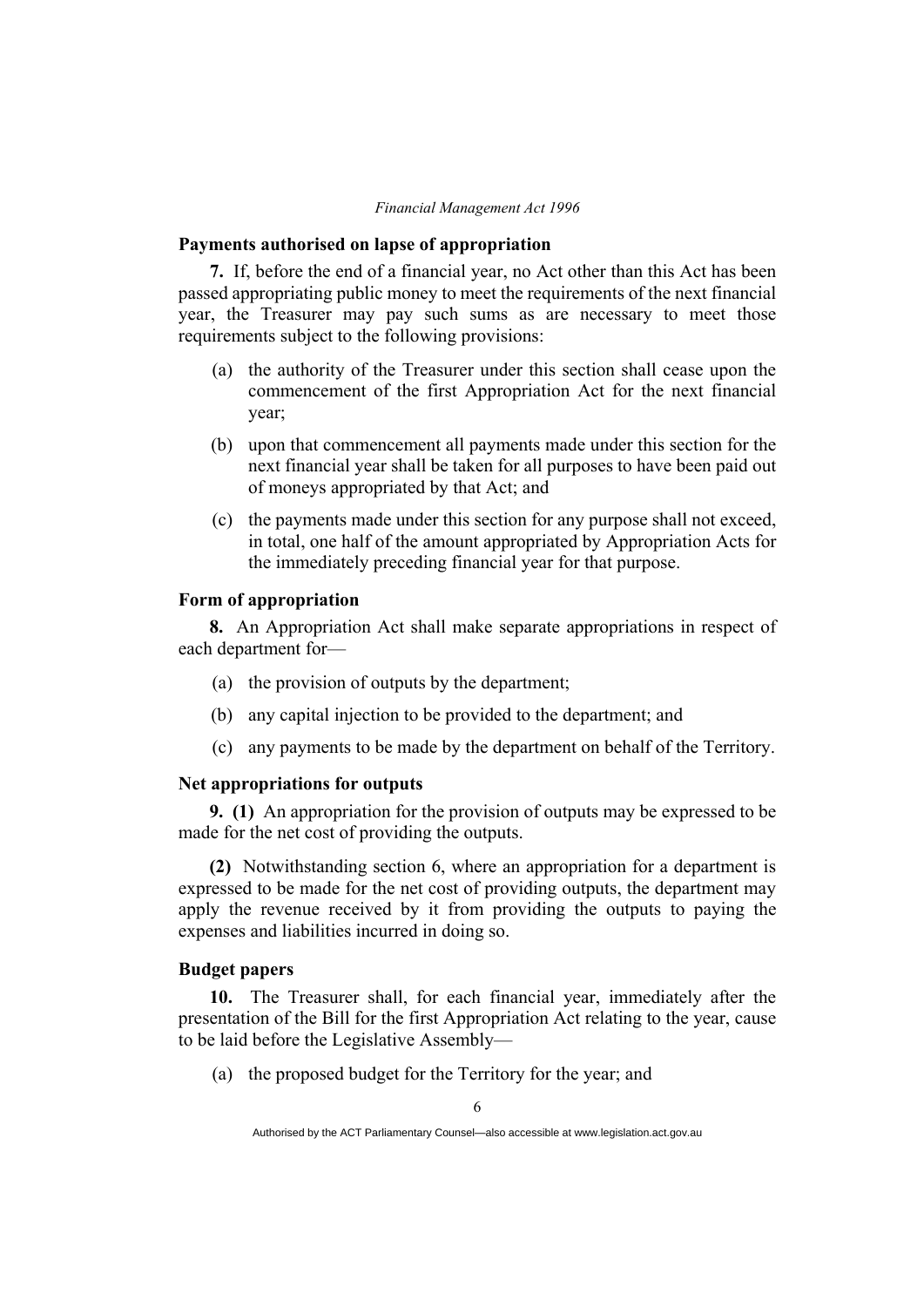(b) the proposed budget for each department for the year.

## **Territory budgets**

**11.** A proposed budget for the Territory for a financial year that is laid before the Legislative Assembly pursuant to paragraph 10 (a) shall include—

- (a) an estimated operating statement for the Territory for the year;
- (b) a statement of the assets and liabilities of the Territory at the commencement of the year or, if the proposed budget is laid before the Legislative Assembly before the commencement of the year, a statement of the assets and liabilities that the Territory is expected to have at the commencement of the year;
- (c) a statement of the assets and liabilities that it is planned that the Territory will have at the end of the year; and
- (d) a statement of the estimated cash flows of the Territory for the year.

## **Departmental budgets**

**12. (1)** A proposed budget for a department for a financial year that is laid before the Legislative Assembly pursuant to paragraph 10 (b) shall include—

- (a) an estimated operating statement for the department for the year;
- (b) a statement of the assets and liabilities of the department at the commencement of the year or, if the proposed budget is laid before the Legislative Assembly before the commencement of the year, a statement of the assets and liabilities that the department is expected to have at the commencement of the year;
- (c) a statement of the assets and liabilities that it is planned that the department will have at the end of the year;
- (d) a statement of the estimated cash flows of the department for the year; and
- (e) a statement of the classes of outputs that it is proposed that the department should provide during the year and the performance criteria to be met by the department in providing those outputs.

**(2)** An estimated operating statement for a department that is prepared for the purposes of paragraph  $(1)$  (a) shall include—

Authorised by the ACT Parliamentary Counsel—also accessible at www.legislation.act.gov.au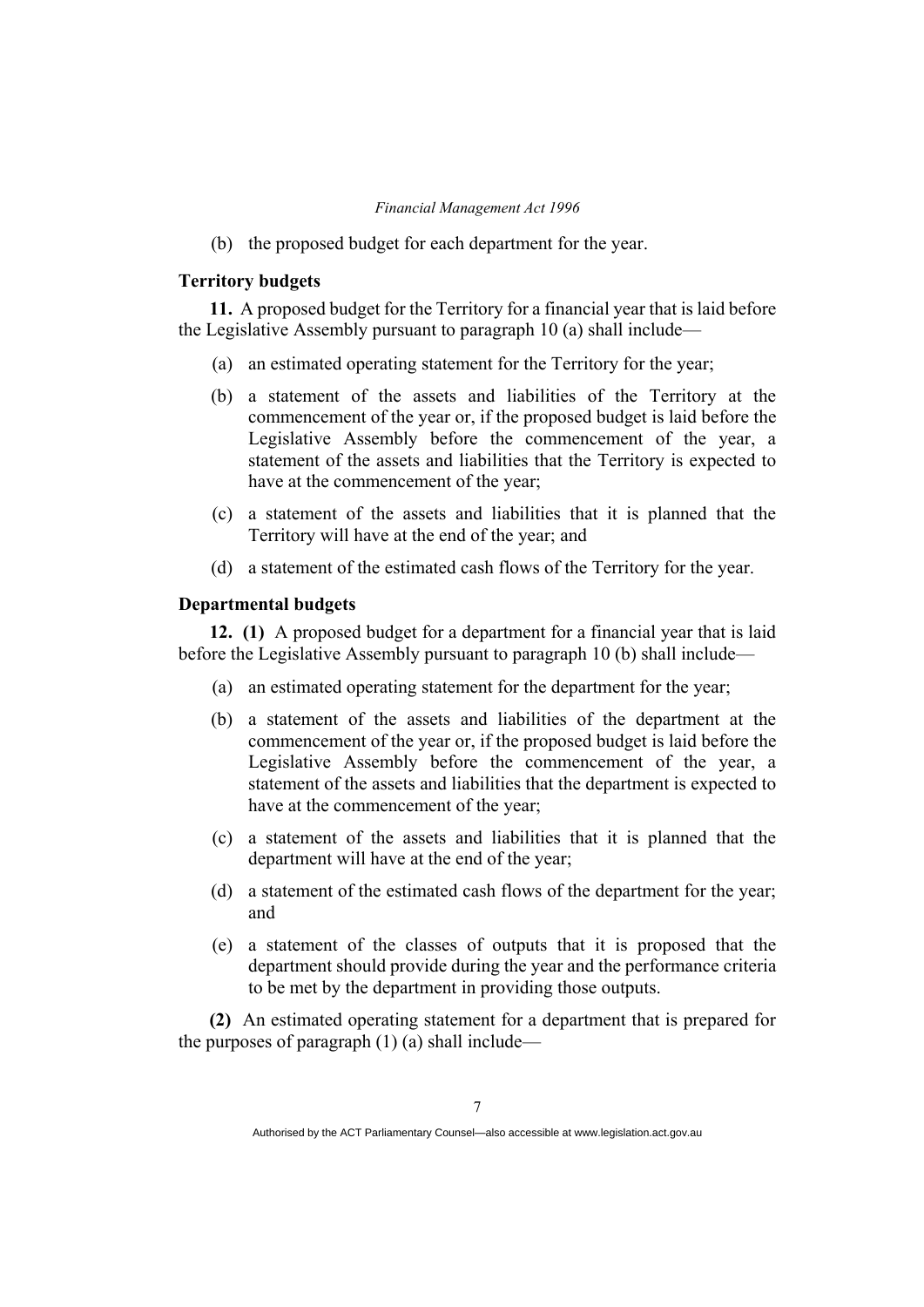- (a) an estimated operating statement in respect of each appropriation unit proposed for the department; and
- (b) an estimated operating statement in respect of each class of outputs which it is proposed that the department should provide during the year.

**(3)** Paragraphs (1) (e) and (2) (b) do not apply in relation to the Legislative Assembly Secretariat.

### **Supplementary budget papers**

**13. (1)** The Treasurer shall, on the presentation of a Bill for an Appropriation Act other than the first Appropriation Act relating to a financial year, cause to be laid before the Legislative Assembly supplementary budget papers.

**(2)** The supplementary budget papers shall provide details of the variations proposed to be made to the budget of each department for which an appropriation is provided for by the Bill.

**(3)** In subsection (2), a reference to the budget of a department is a reference to the budget for the department for the relevant financial year that was laid before the Legislative Assembly pursuant to paragraph 10 (b) or, if that budget has previously been varied as a consequence of the provision of additional appropriations for the department, that budget as so varied.

## **Transfer of funds between appropriations**

**14. (1)** Notwithstanding section 6, the Executive may, by instrument, direct that appropriations made by an Appropriation Act be varied by transfers of funds between the appropriations.

**(2)** A transfer of funds between appropriations under this section may only be made between—

- (a) 2 or more appropriations for the provision of outputs;
- (b) 2 or more appropriations for capital injections; or
- (c) 2 or more appropriations for payments to be made on behalf of the Territory.

**(3)** A transfer of funds between appropriations under this section shall not cause any of the appropriations affected to be varied by more than 3%.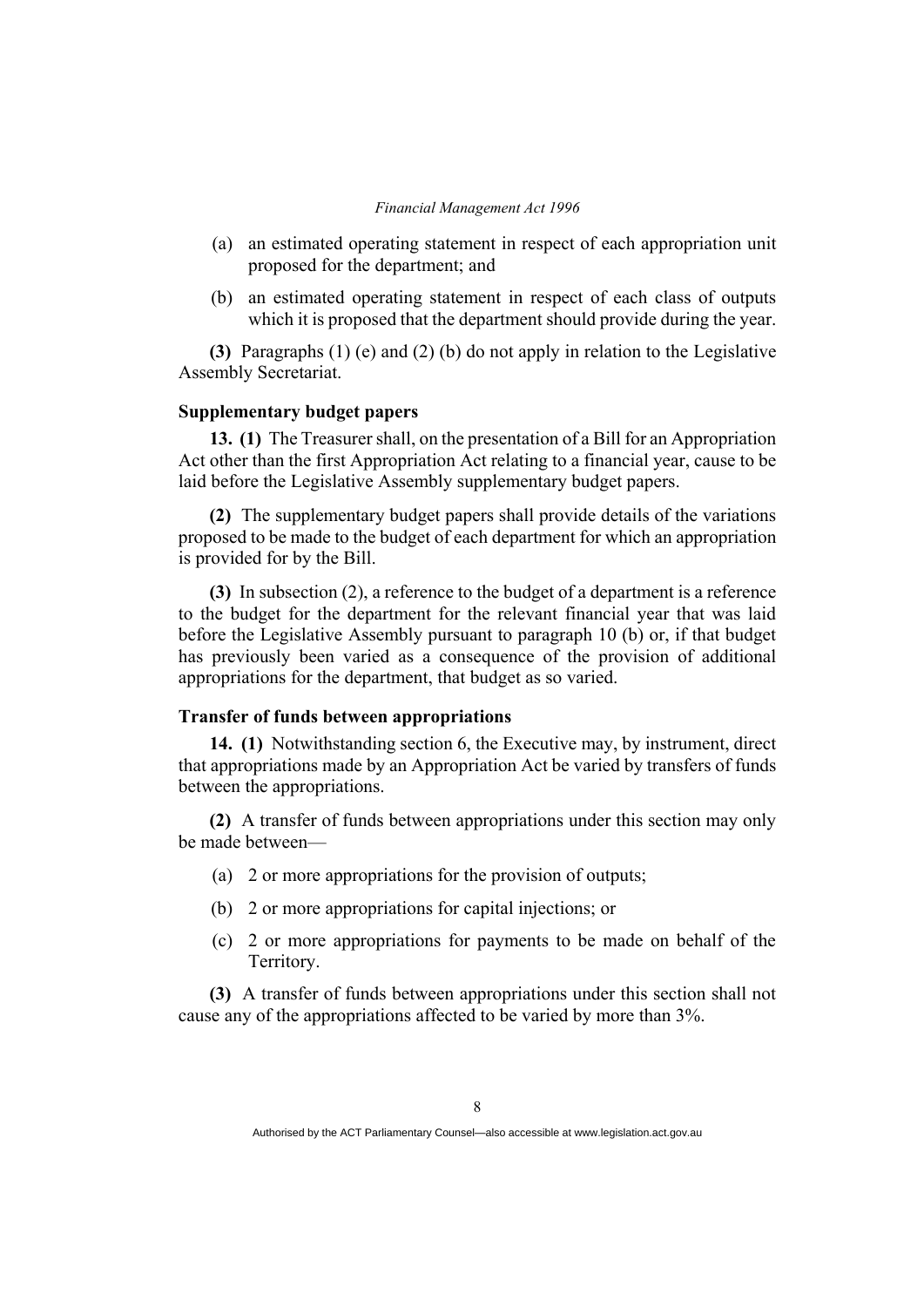**(4)** Where the Executive gives a direction under subsection (1), the Treasurer shall cause—

- (a) a copy of the direction; and
- (b) a statement of the reasons for giving it;

to be laid before the Legislative Assembly within 3 sitting days after the direction is given.

### **Transfer of funds within appropriations**

**15. (1)** The Executive may, by instrument, direct that funds within the same appropriation that are allocated for the provision of different classes of outputs be reallocated in respect of those classes of outputs.

**(2)** Where a reallocation of funds under subsection (1) involves an amount exceeding—

- (a) 3% of the appropriation within which the reallocation is made; or
- (b) \$50,000;

whichever is the greater, the Treasurer shall cause—

- (c) a copy of the direction under subsection (1); and
- (d) a statement of the reasons for the reallocation;

to be laid before the Legislative Assembly within 3 sitting days after the direction is given.

## **Transfer of functions between departments**

**16. (1)** Where, after the passing of an Appropriation Act for a financial year, the responsibility for a service or function for which an appropriation is made in that Act is transferred from the department for which the appropriation was made to another department, the Treasurer may, by instrument, direct that the appropriation shall not lapse but may be issued to, or applied by, that other department, in accordance with the instrument, for that service or function.

**(2)** Where the Treasurer gives a direction under subsection (1), he or she shall cause a copy of the direction to be laid before the Legislative Assembly within 3 sitting days after it is given.

Authorised by the ACT Parliamentary Counsel—also accessible at www.legislation.act.gov.au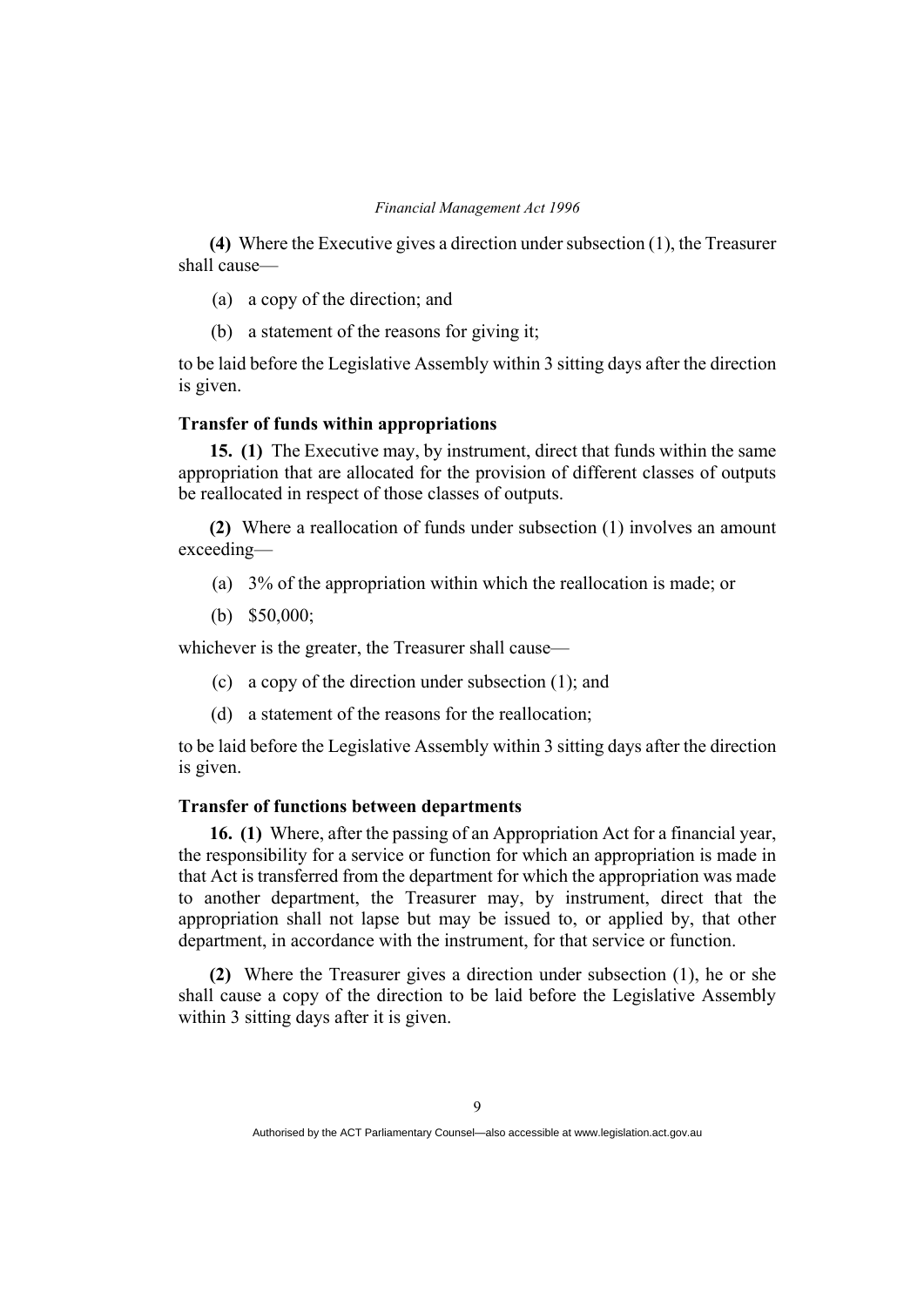#### **Variation of appropriations for Commonwealth grants**

**17. (1)** This section applies to an appropriation that is declared by the Act by which it is made to be an appropriation to which this section applies.

- **(2)** Where—
- (a) an appropriation to which this section applies is to be funded in whole or in part by a specific purpose payment made to the Territory by the Commonwealth;
- (b) an estimate of the level of the funding to be provided to the Territory by the Commonwealth for that purpose is contained in the budget papers laid before the Legislative Assembly in conjunction with the Bill for the Act by which the appropriation was made; and
- (c) the level of funding provided to the Territory by the Commonwealth for that purpose for the financial year for which the appropriation was made is greater than the level of funding specified in those budget papers;

the Treasurer may, by instrument, direct that the appropriation be increased by an amount not exceeding the difference between the level of funding specified in the budget papers and the level of funding provided by the Commonwealth.

## **Treasurer's advance**

**18. (1)** Expenditure that is—

- (a) in excess of the amount specifically appropriated for expenditure of that kind; or
- (b) not provided for by any appropriation;

may be authorised by the Treasurer by instrument provided that—

- (c) the need for the expenditure could not reasonably have been foreseen at the time of the passing of any of the Appropriation Acts relating to the financial year in which the expenditure is to occur; and
- (d) the total expenditure authorised under this subsection in any financial year does not exceed the amount appropriated for that year for the purposes of this section.

**(2)** The amount appropriated for the purposes of this section for a financial year shall not exceed 1% of the total amount appropriated by all Appropriation Acts for that year.

Authorised by the ACT Parliamentary Counsel—also accessible at www.legislation.act.gov.au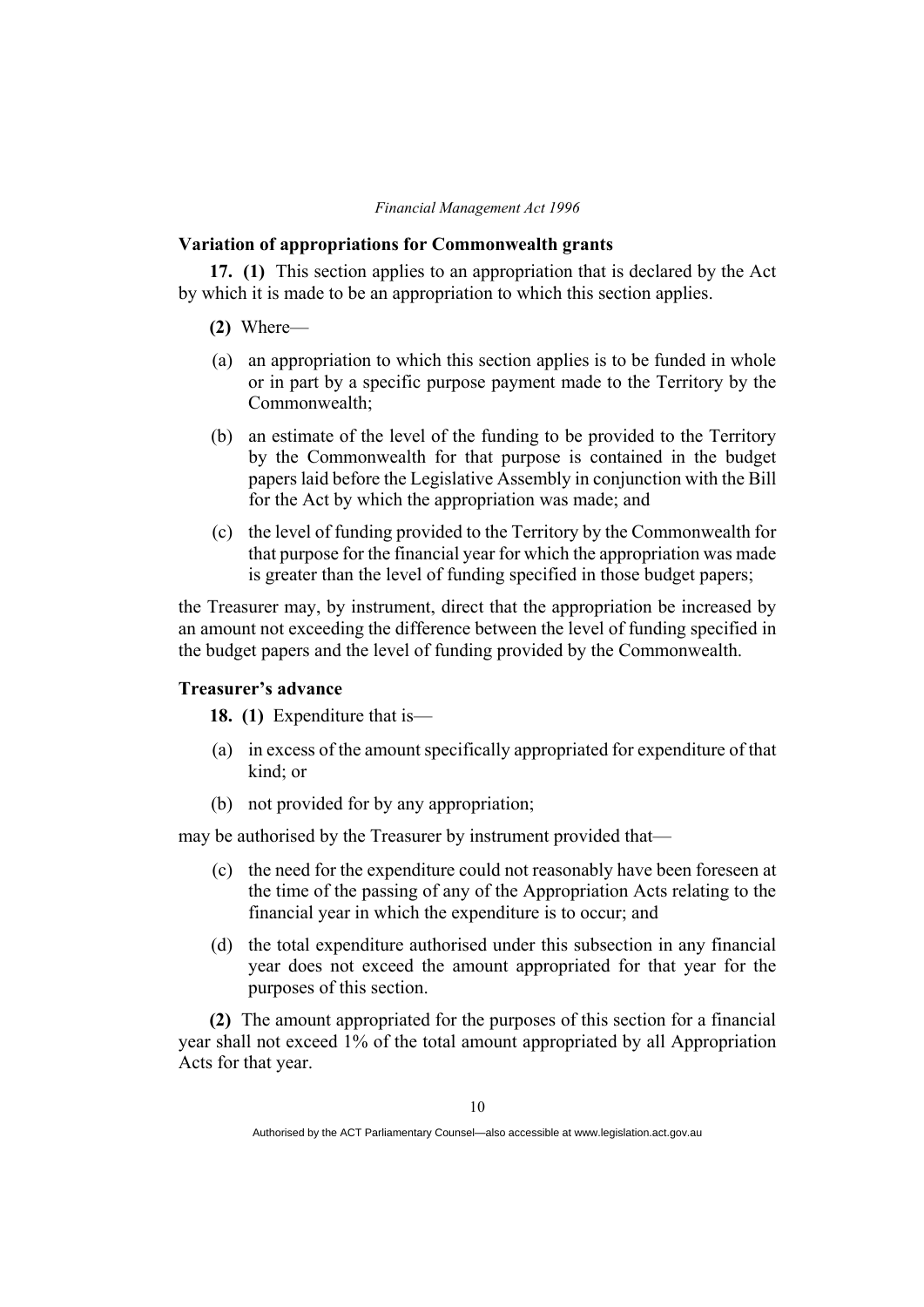**(3)** Where the Treasurer has authorised expenditure under subsection (1) during a financial year and expenditure has been incurred under that authorisation during the year, the Treasurer shall cause—

- (a) a copy of the authorisation; and
- (b) a statement of the reasons for giving it;

to be laid before the Legislative Assembly as soon as practicable after the end of the year.

## **Refunds of payments made without liability**

**19. (1)** Where a payment is made to the Territory in purported discharge of a liability that does not exist, the amount paid may be refunded to the person by whom the payment was made whether or not there is an appropriation available for that purpose.

**(2)** Where a payment made to the Territory to discharge a liability exceeds the amount of the liability, the amount by which the payment exceeds the liability may be refunded to the person by whom the payment was made whether or not there is an appropriation available for that purpose.

- **(3)** Where—
- (a) a person has paid an amount to the Territory for tax claimed by the Territory to be due from that person; and
- (b) a court or tribunal of competent jurisdiction subsequently finds that the person was not liable for that tax or was liable for an amount of tax less than the amount paid;

the amount paid, or the amount by which the payment exceeds the liability, as the case requires, may be refunded to the person who made the payment whether or not there is an appropriation available for that purpose.

## **Payments under certain agreements with the Commonwealth**

**19A. (1)** Where an agreement between the Territory and the Commonwealth requires the Territory to pay an amount to a person in respect of tax or duty paid by the person to the Commonwealth—

- (a) the amount may be paid to the person; and
- (b) all expenses incurred by the Territory in making the payment (including money payable for salaries) may be paid.

Authorised by the ACT Parliamentary Counsel—also accessible at www.legislation.act.gov.au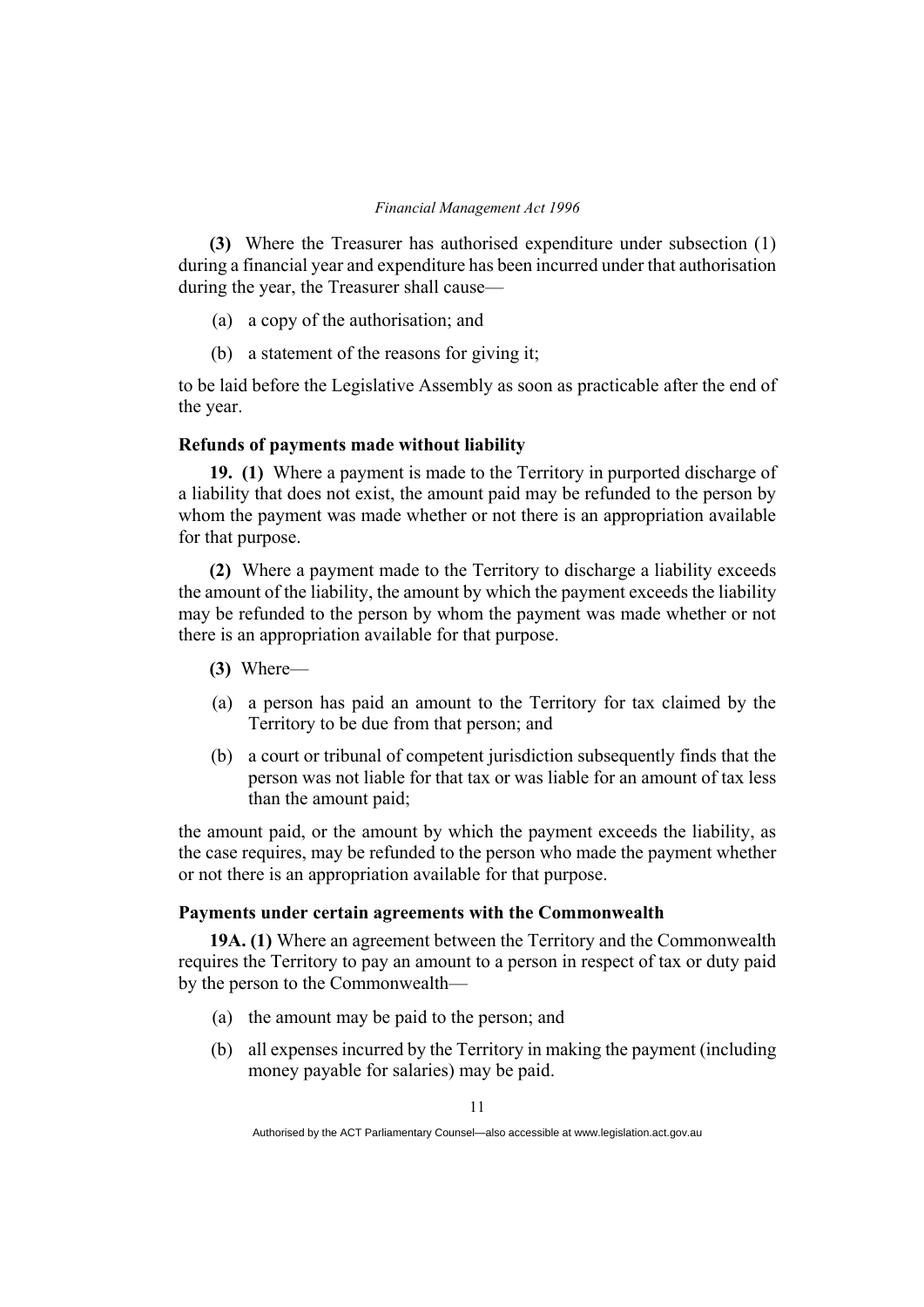**(2)** Money payable under subsection (1) is payable out of the public money of the Territory, which is appropriated accordingly.

**(3)** A payment made by a department under subsection (1) shall be reported in notes to the financial statements of the department that relate to the financial year during which the payment was made.

**(4)** Subsections (1) and (2) cease to have effect on the expiration of 30 June 2000.

## **Budgets for Legislative Assembly Secretariat**

**20.** Before the commencement of a financial year, the Speaker of the Legislative Assembly may—

- (a) after consultation with an appropriate Committee of the Legislative Assembly, advise the Treasurer of the appropriations that the Speaker considers should be made for the Legislative Assembly Secretariat for the financial year; and
- (b) provide the Treasurer with a draft budget for the Legislative Assembly Secretariat for the financial year that contains the information referred to in section 12 other than that referred to in paragraphs 12 (1) (e) and (2) (b).

## **PART III—FINANCIAL REPORTS**

## *Division 1—Financial reports of the Territory*

## **Interpretation**

**21.** In this Division, a reference to the Territory shall be read as including a reference to all Territory authorities and all Territory owned corporations.

## **Annual financial statements of the Territory**

**22. (1)** The Treasurer shall, as soon as practicable after the end of a financial year, prepare annual financial statements for the Territory for that year.

**(2)** The annual financial statements shall be prepared in accordance with generally accepted accounting practice and shall include—

- (a) an operating statement for the Territory for the year;
- (b) a statement of the assets and liabilities of the Territory at the end of the year;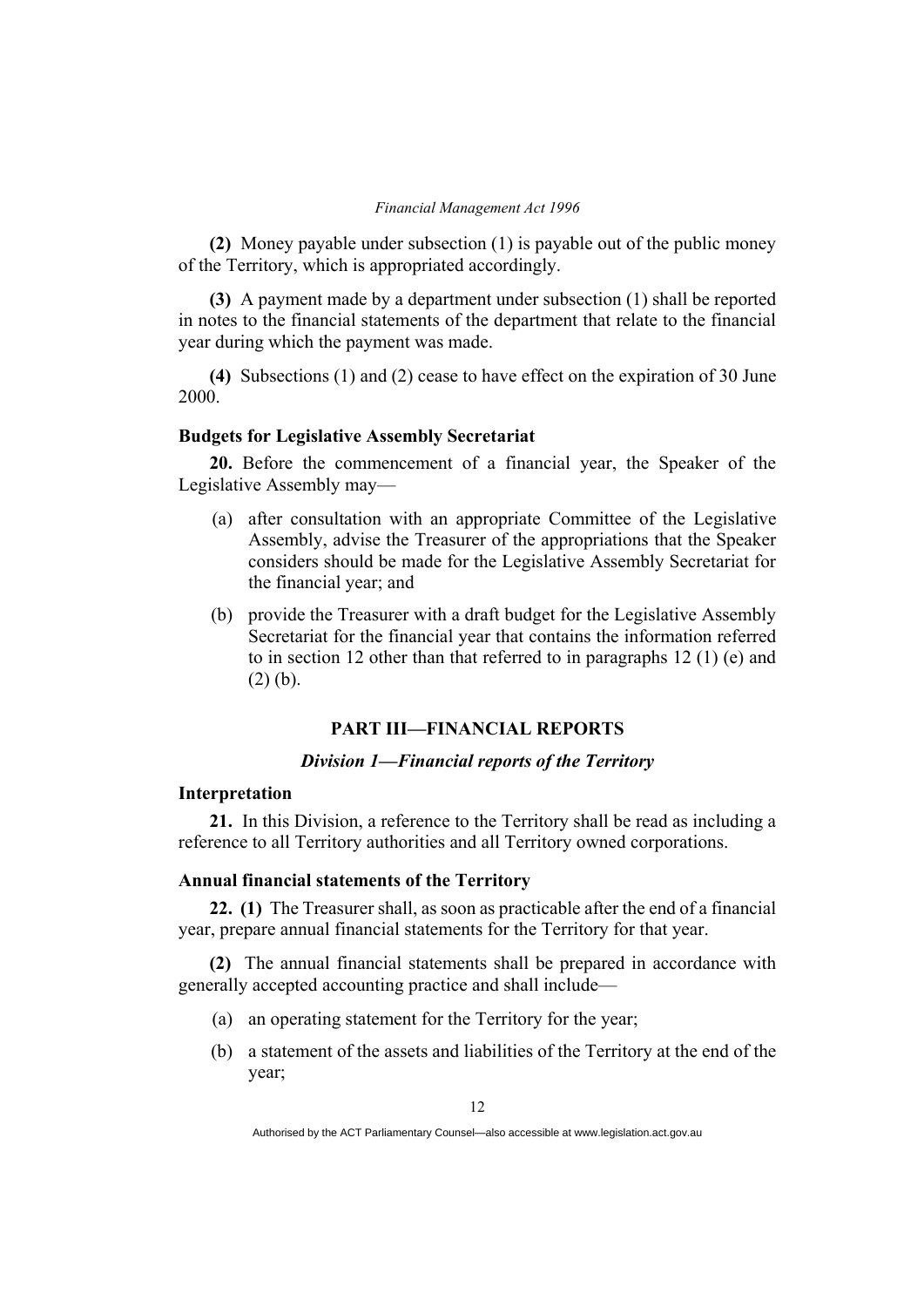- (c) a statement of the cash flows of the Territory for the year;
- (d) a statement of the accounting policies adopted by the Territory; and
- (e) such other statements as are necessary to fairly reflect the financial operations of the Territory during the year and its financial position at the end of the year.

## **Responsibility for annual financial statements**

**23. (1)** Annual financial statements of the Territory shall have endorsed on them, or attached to them, a statement of responsibility signed by—

- (a) the Treasurer; and
- (b) the Chief Executive of the administrative unit to which responsibility for the administration of this Act has been allocated under section 14 of the *Public Sector Management Act 1994*.
- **(2)** A statement of responsibility shall comprise—
- (a) a statement by the Treasurer that in his or her opinion the financial statements fairly reflect the financial operations of the Territory during the year to which they relate and the financial position of the Territory at the end of the year; and
- (b) a statement by the Chief Executive that the financial statements have been prepared in accordance with generally accepted accounting practice.

## **Audit of annual financial statements**

**24. (1)** The Treasurer shall forward a copy of the annual financial statements relating to a financial year to the Auditor-General within 4 months after the end of the year.

**(2)** The Auditor-General shall, within 30 days after he or she receives a copy of annual financial statements under subsection (1), provide the Treasurer with an audit opinion concerning the statements.

## **Tabling of annual financial statements**

**25.** Where the Treasurer receives, under subsection 24 (2), an audit opinion concerning annual financial statements, he or she shall cause to be laid before the Legislative Assembly, within 3 sitting days after receiving the opinion—

(a) a copy of the annual financial statements; and

Authorised by the ACT Parliamentary Counsel—also accessible at www.legislation.act.gov.au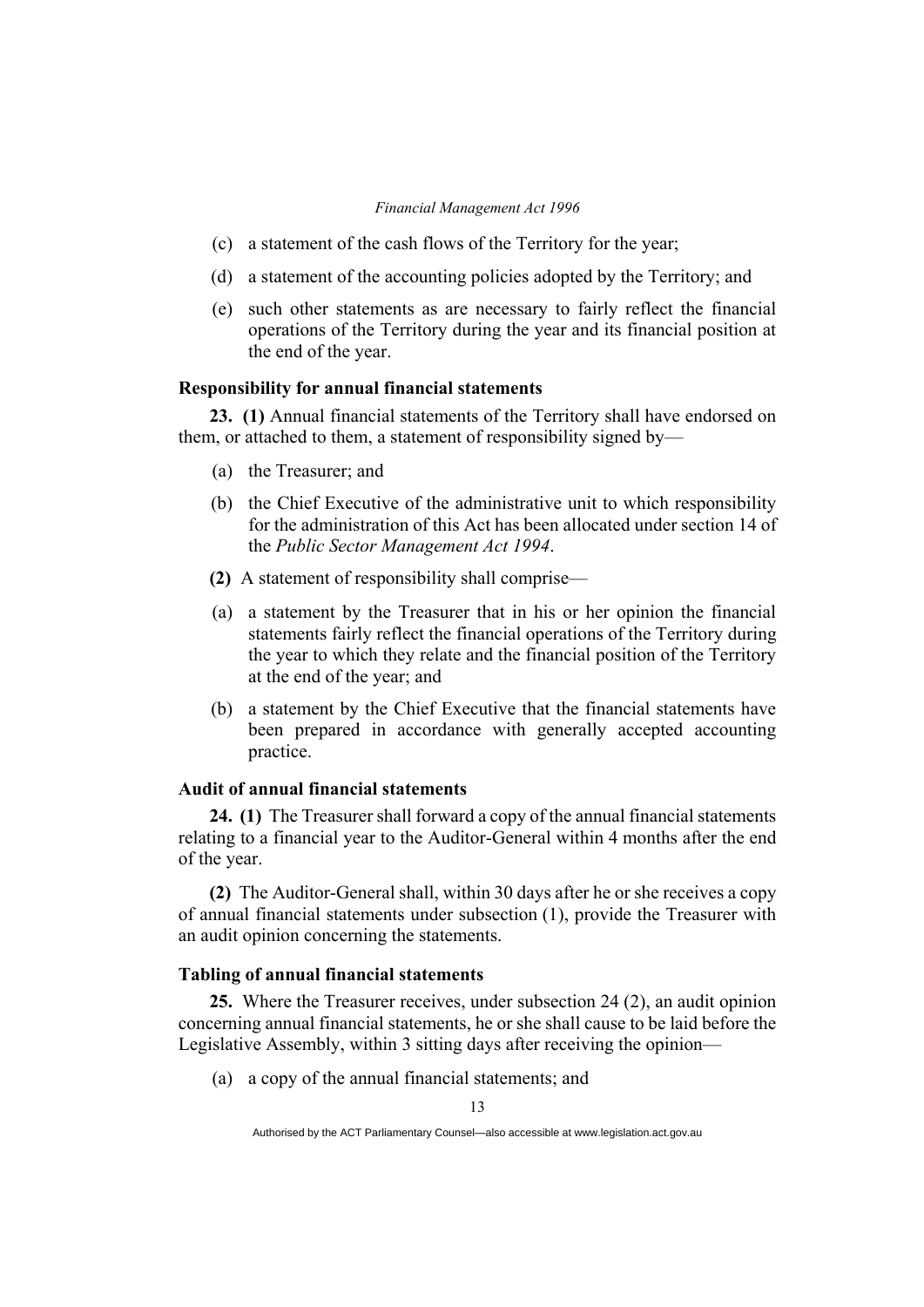(b) a copy of the audit opinion.

## **Monthly financial statements of the Territory**

**26. (1)** The Treasurer shall, as soon as practicable after the end of each month of a financial year, prepare—

- (a) an operating statement for the Territory for the month;
- (b) a statement of the cash flows of the Territory for the month;
- (c) a statement of the assets and liabilities of the Territory at the end of the month;
- (d) an operating statement for the Territory for the period commencing at the beginning of the financial year and ending on the expiration of the month; and
- (e) a statement of the cash flows of the Territory for the period commencing at the beginning of the financial year and ending on the expiration of the month.

**(2)** The statements prepared pursuant to subsection (1) shall be prepared in a form that facilitates a comparison between the financial operations of the Territory during the periods to which the statements relate and the estimates of the financial operations of the Territory contained in the budget papers relating to the financial year that were laid before the Legislative Assembly pursuant to paragraph 10 (a).

**(3)** The Treasurer shall cause a copy of each set of statements prepared under subsection (1) to be laid before the Legislative Assembly within 3 sitting days after the preparation of the statements is completed.

## *Division 2—Financial reports of departments*

## **Annual financial statements of departments**

**27. (1)** A department shall, as soon as practicable after the end of each financial year, prepare annual financial statements relating to its operations during the year.

**(2)** The annual financial statements of a department shall be prepared in accordance with generally accepted accounting practice and in a form that facilitates a comparison between the financial operations of the department during the year and the estimates of those operations contained in the budget for

Authorised by the ACT Parliamentary Counsel—also accessible at www.legislation.act.gov.au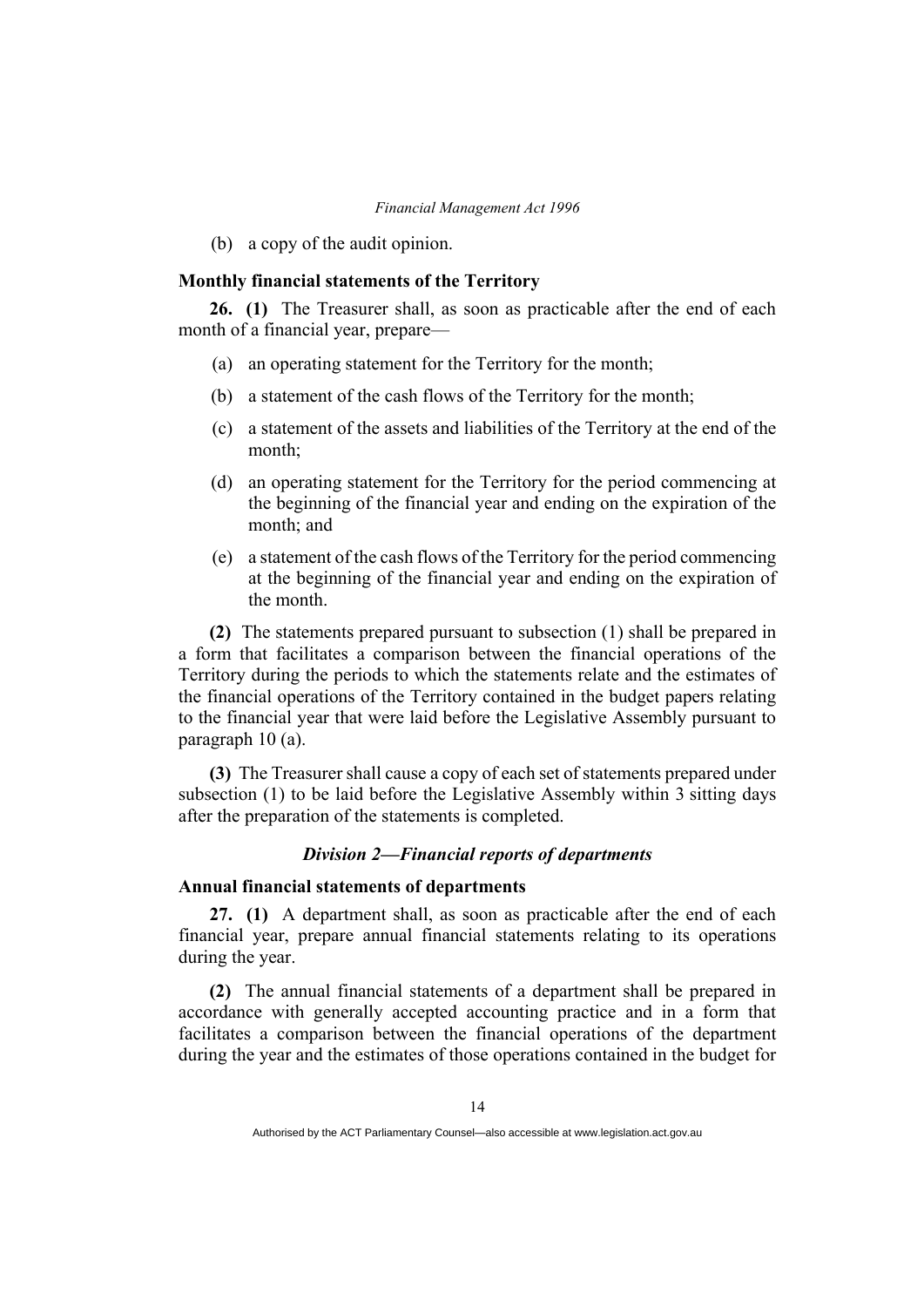the department for the financial year that was laid before the Legislative Assembly pursuant to paragraph 10 (b).

- **(3)** The annual financial statements of a department shall include—
- (a) an operating statement for the department for the year;
- (b) a statement of the assets and liabilities of the department at the end of the year;
- (c) a statement of the cash flows of the department for the year;
- (d) a statement of the performance of the department in providing each class of outputs provided by it during the year, being a statement that—
	- (i) compares that performance with the forecast of the performance contained in the budget for the department for the year that was laid before the Legislative Assembly pursuant to paragraph 10 (b); and
	- (ii) gives particulars of the extent to which the performance criteria specified in that budget in relation to the provision of those outputs were satisfied;
- (e) a statement of the accounting policies adopted by the department; and
- (f) such other statements as are necessary to fairly reflect the financial operations of the department during the year and its financial position at the end of the year.

## **Responsibility for departmental financial statements**

**28. (1)** Annual financial statements of a department shall have endorsed on them, or attached to them, a statement of responsibility made by the responsible Chief Executive.

- **(2)** A statement of responsibility shall—
- (a) state that, in the opinion of the responsible Chief Executive, the financial statements fairly reflect the financial operations and service performance of the department during the year to which they relate and the financial position of the department at the end of the year; and
- (b) be signed by the responsible Chief Executive.

## **Audit of financial statements of departments**

Authorised by the ACT Parliamentary Counsel—also accessible at www.legislation.act.gov.au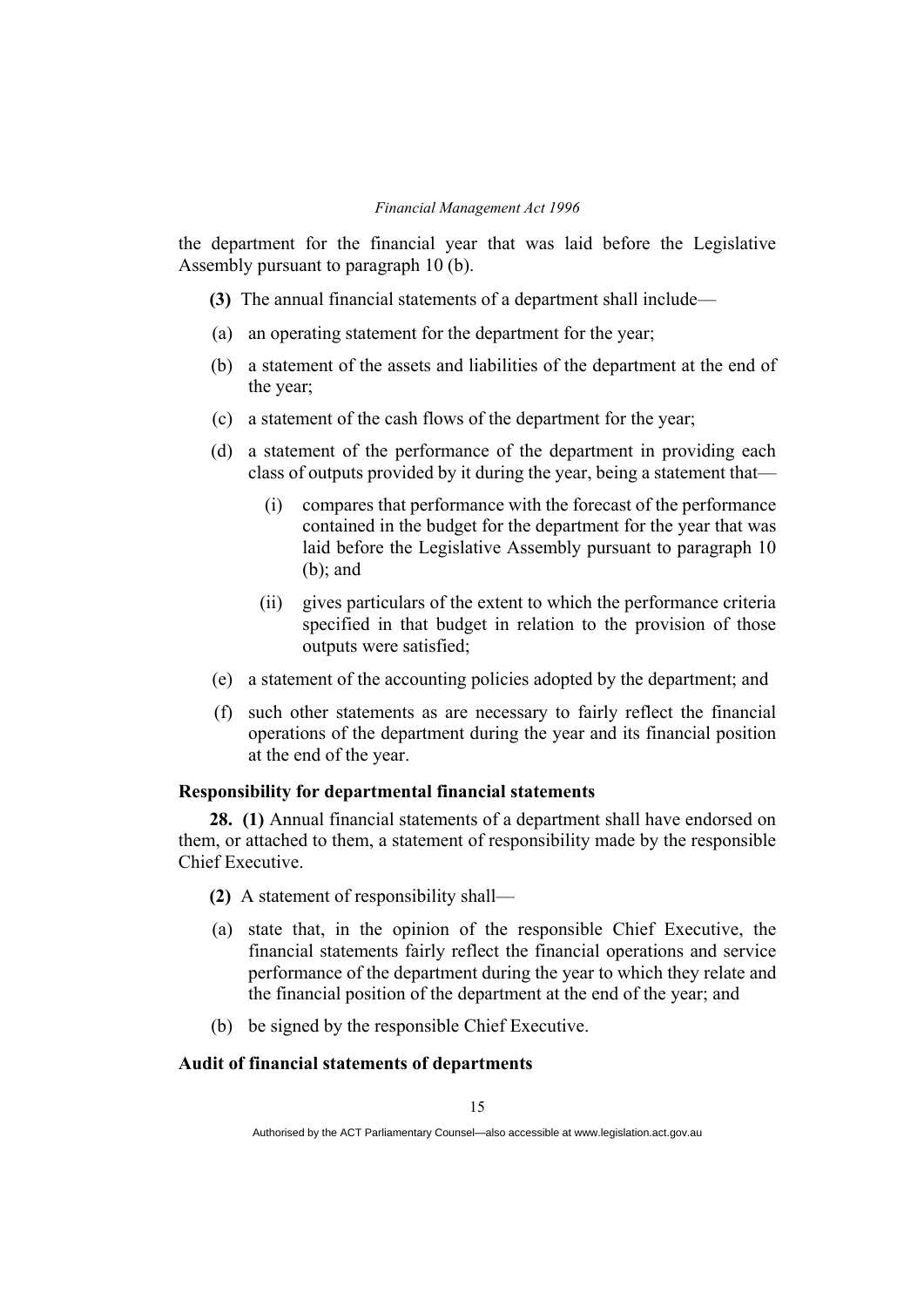**29. (1)** The responsible Chief Executive of a department shall forward a copy of the financial statements of the department for a financial year to the Auditor-General as soon as practicable after they are prepared.

**(2)** The Auditor-General shall, within 30 days after he or she receives a copy of financial statements of a department under subsection (1), provide the Chief Executive of the department with an audit opinion concerning the statements.

## **Tabling of departmental financial statements**

**30.** Where, under subsection 29 (2), the responsible Chief Executive of a department receives an audit opinion concerning annual financial statements of the department, the responsible Minister of the department shall cause to be laid before the Legislative Assembly, within 6 sitting days after the Chief Executive receives the audit opinion—

- (a) a copy of the annual financial statements; and
- (b) a copy of the audit opinion.

## **PART IV—FINANCIAL MANAGEMENT RESPONSIBILITIES OF CHIEF EXECUTIVES OF DEPARTMENTS**

#### **Responsibilities of Chief Executives of departments**

**31. (1)** The responsible Chief Executive of a department shall be accountable to the responsible Minister of the department for the efficient and effective financial management of the department.

**(2)** The responsible Chief Executive of a department shall be responsible under the responsible Minister, for ensuring—

- (a) that the moneys spent by the department are within the appropriations made for the department;
- (b) that the operations of the department during a financial year give a financial result at the end of the year that is in accordance with the estimates contained in the budget papers for that year relating to the department;
- (c) that the officers and employees of the department comply with the requirements of this Act and the financial management guidelines;

Authorised by the ACT Parliamentary Counsel—also accessible at www.legislation.act.gov.au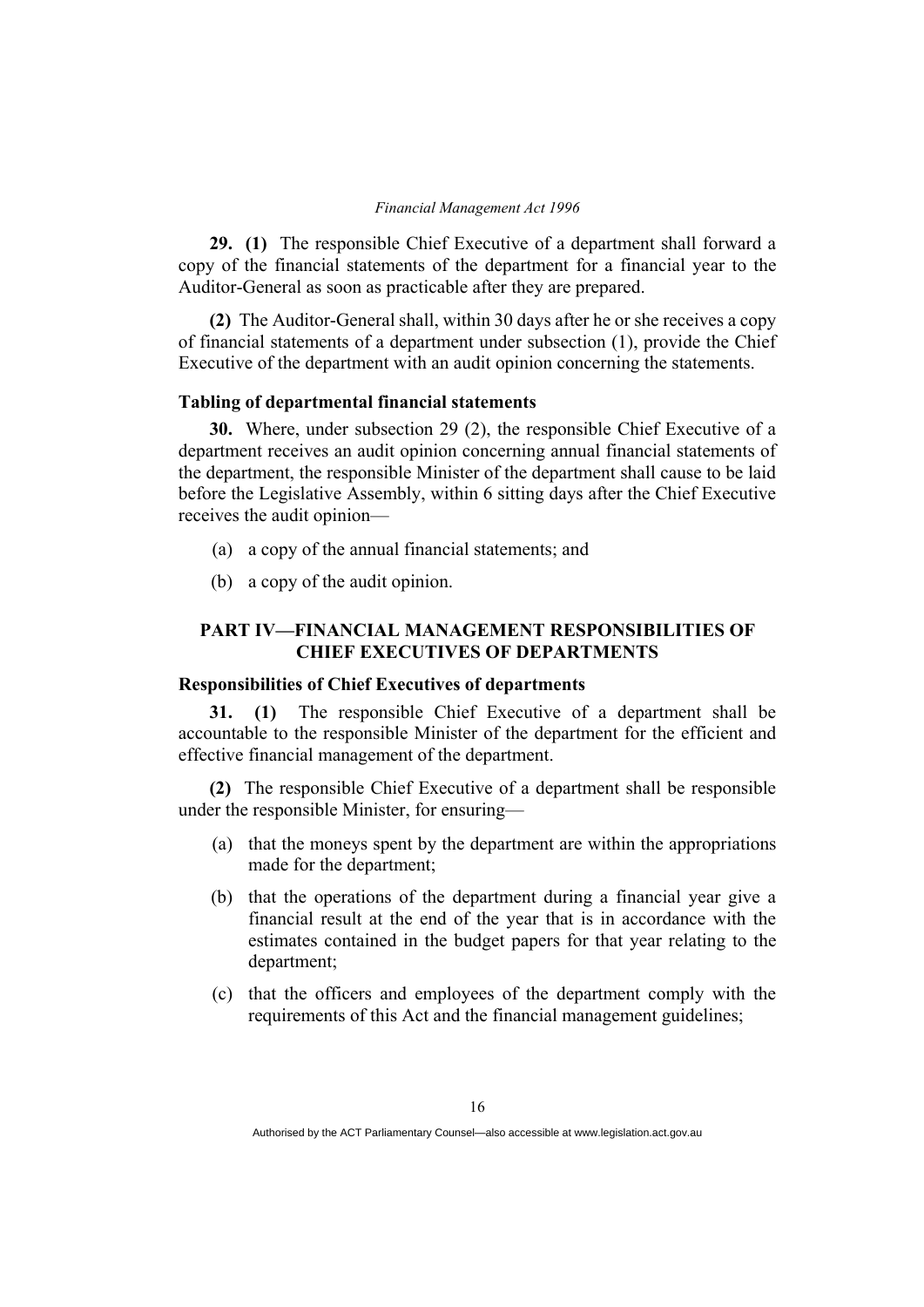- (d) that proper accounts and records are kept of the transactions and affairs of the department in accordance with generally accepted accounting practice;
- (e) that adequate control is maintained over the assets of the department and assets in the control of the department; and
- (f) that adequate control is maintained over the incurring of liabilities by the department.

## **PART V—BANKING AND INVESTMENT**

## **Agreement for the conduct of banking for the Territory**

**32. (1)** The Treasurer may enter into an agreement with a bank relating to the conduct of banking for the Territory.

**(2)** An agreement shall not be entered into unless it contains a provision to the effect that it may be terminated by the Territory at any time subject to the giving of notice in writing which specifies the date on which the termination is to take effect.

#### **Territory bank account**

**33.** The Treasurer shall open and maintain a bank account for the purposes of the Territory.

#### **Departmental bank accounts**

**34. (1)** The responsible Minister or the responsible Chief Executive may open 1 or more bank accounts for the purposes of the relevant department.

**(2)** A departmental bank account shall be maintained by the Chief Executive.

**(3)** A departmental bank account shall not, without the approval in writing of the Treasurer, be opened or maintained except with the bank that is for the time being the bank with which the Territory bank account is maintained.

**(4)** The Treasurer may, at any time, after consultation with the responsible Minister, close or suspend the operation of a departmental bank account.

**(5)** A Minister or a Chief Executive shall not open or operate a departmental bank account otherwise than in accordance with this Act.

#### **Payments into bank accounts**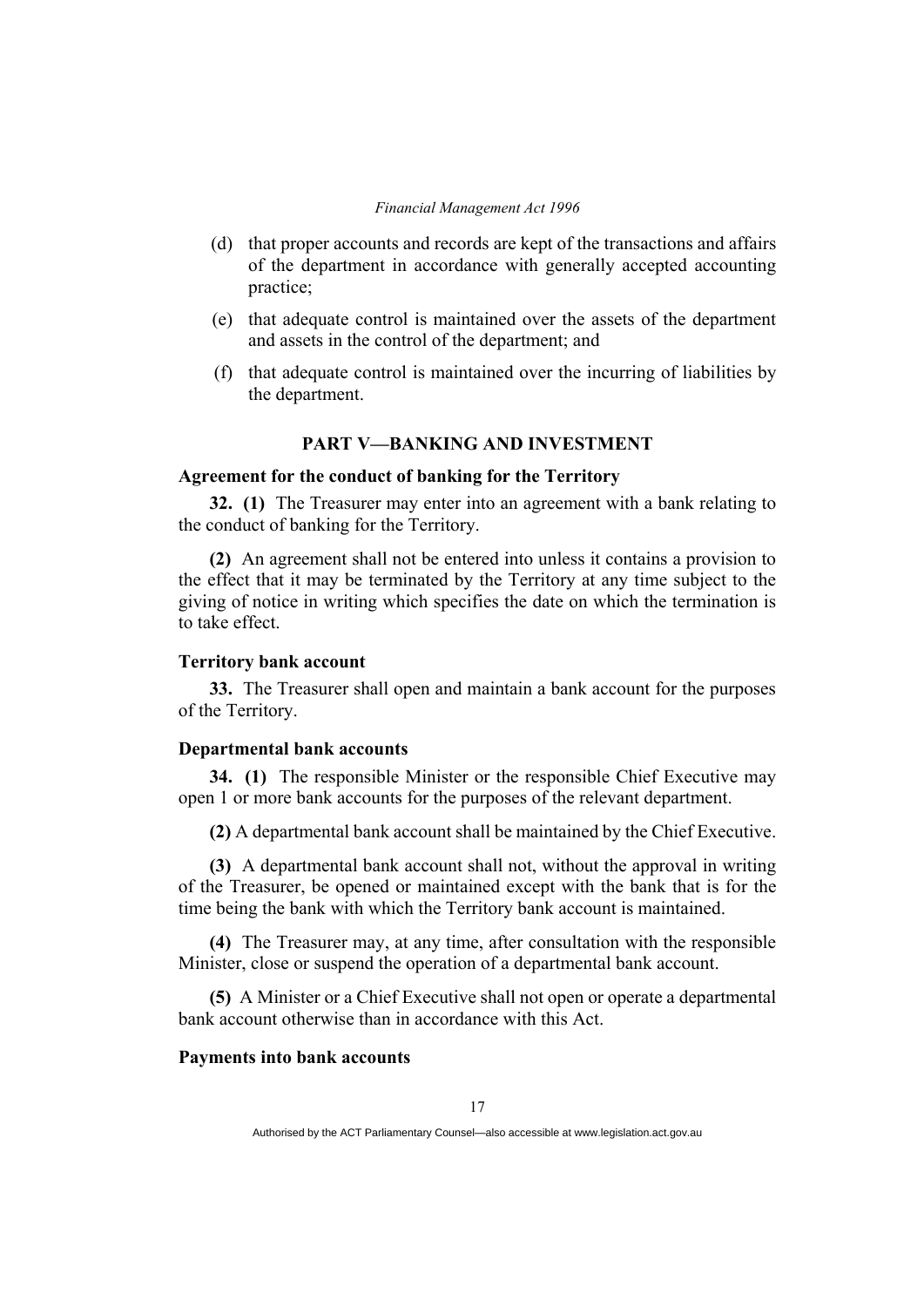**35. (1)** All public money is the property of the Territory.

**(2)** Where public money is received by a person other than for the purpose of making a payment in the course of his or her duties, the person shall take reasonable steps to safeguard the money until it is paid into a bank account in accordance with this section.

**(3)** Money shall be paid into a departmental bank account of a department if the money is—

- (a) money that may be disbursed to the department as a consequence of an appropriation;
- (b) a receipt relating to the operations of the department; or
- (c) a receipt relating to the sale or disposal of assets of the Territory held by the department.

**(4)** All public money, except money payable into a departmental bank account, shall be paid into the Territory bank account.

**(5)** The Treasurer may issue financial management guidelines regarding the banking of public money.

## **Transfer following change in departmental responsibilities**

**36. (1)** Where, in the opinion of the Treasurer, it is necessary as a consequence of changes in departmental responsibilities, to transfer to another account moneys held in the Territory bank account or a departmental bank account, the Treasurer shall determine the amount to be transferred and direct that the transfer be made.

**(2)** The Treasurer shall not exercise his or her powers under subsection (1) in relation to a departmental bank account except after consultation with the responsible Minister.

## **Authority to issue public money**

**37. (1)** Subject to subsection 38 (2), money shall not be paid out of the Territory bank account except to a departmental bank account where authorised by a warrant signed by the Treasurer in accordance with an appropriation.

**(2)** A warrant shall specify the total amounts of public money to be paid to departmental bank accounts.

## **Investment of public money**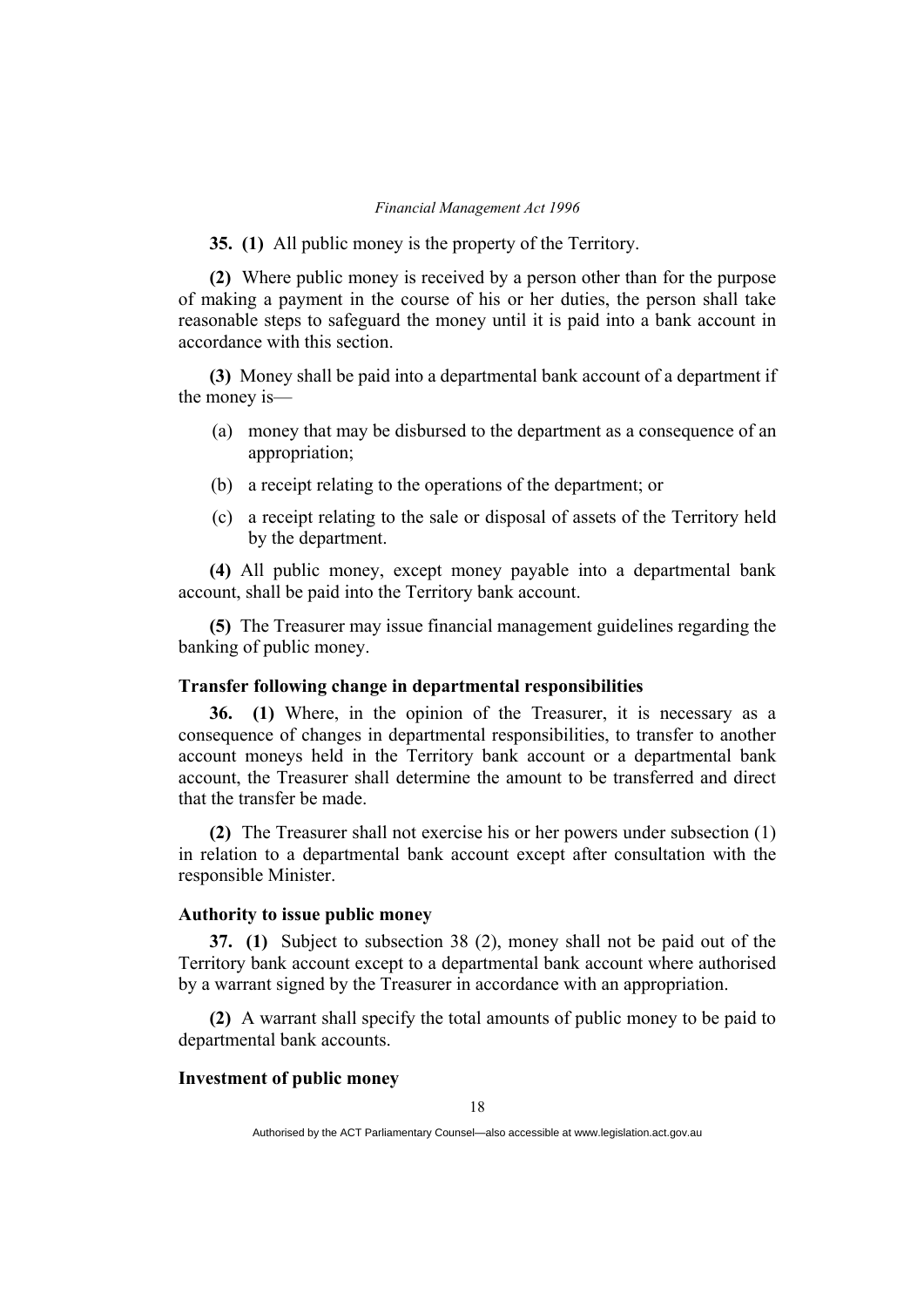**38. (1)** The Treasurer may invest any money held in the Territory bank account or departmental bank accounts for such period and on such terms and conditions as he or she thinks fit—

- (a) on deposit with a bank;
- (b) in the purchase of a bill of exchange that is drawn or accepted by a bank;
- (c) in a loan to a person who is a dealer in the short term money market;
- (d) in Territory, State or Commonwealth securities; or
- (e) in any prescribed investment.

**(2)** Transfers between the Territory bank account and departmental bank accounts to facilitate investments may be made without appropriation.

**(3)** Interest received from the investment of public money shall be paid to the Territory bank account.

**(4)** The Treasurer may determine the amount of interest to be credited to departmental bank accounts and such amounts may be paid without further appropriation from the Territory bank account subject to the total amount paid not exceeding the interest received in the Territory bank account.

## **PART VI—BORROWING, GUARANTEES AND FINANCIAL DERIVATIVES**

## **Power of Territory to borrow**

**39.** The Territory may only borrow in accordance with this Act or another law of the Territory.

## **Treasurer may borrow on behalf of Territory**

**40.** The Treasurer may, on behalf of the Territory, if necessary or expedient in the public interest to do so—

- (a) borrow money;
- (b) give security for the repayment of an amount borrowed or the payment of interest on such an amount; or
- (c) enter into a financing lease.

## **Power of Territory authorities to borrow**

Authorised by the ACT Parliamentary Counsel—also accessible at www.legislation.act.gov.au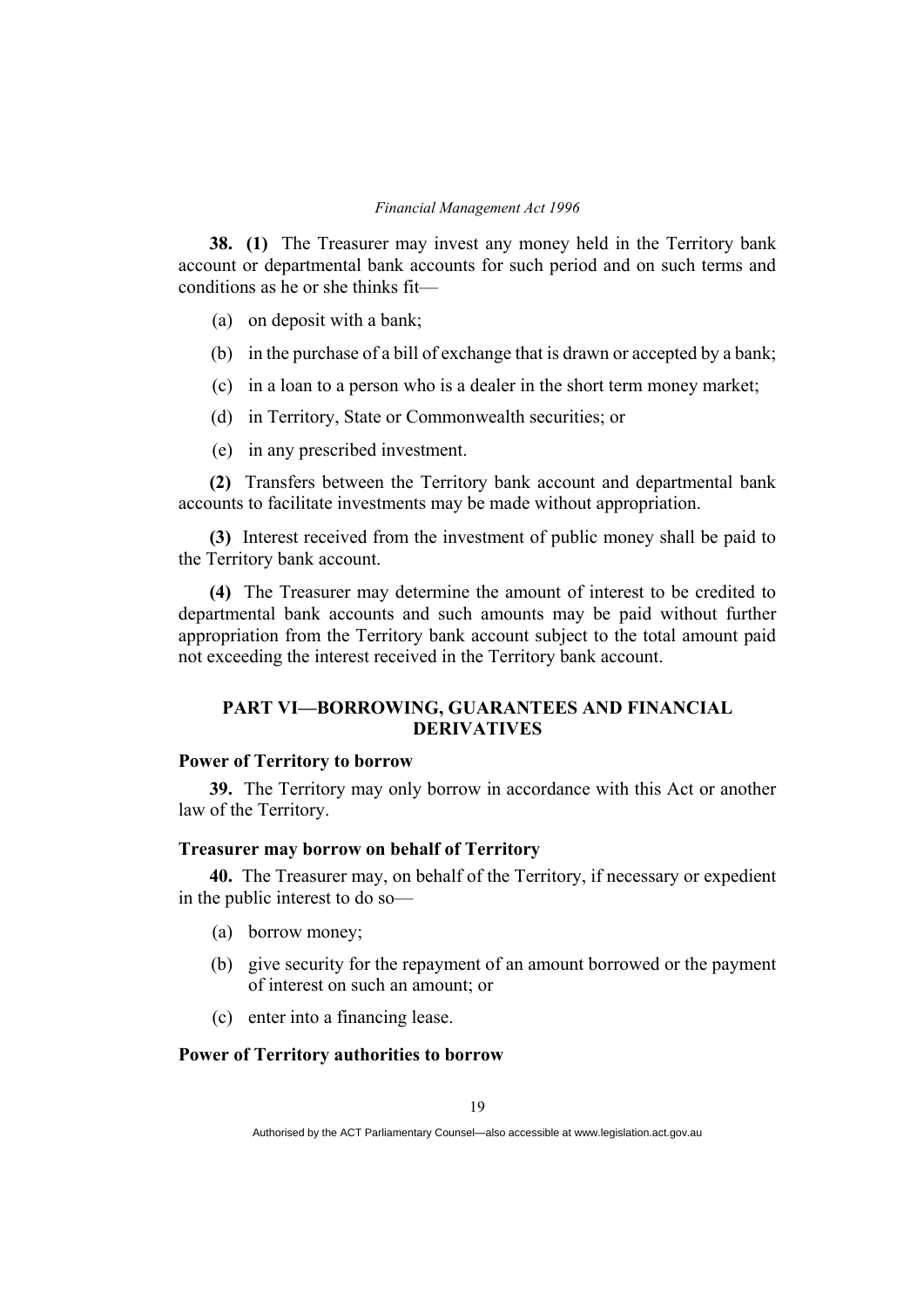**41.** Despite any other Act, a Territory authority may only borrow (other than from the Territory) in accordance with this Act.

## **Borrowings by Territory authorities to be approved**

**42.** A Territory authority shall not borrow unless—

- (a) the borrowing is approved in writing by the Treasurer;
- (b) the terms and conditions of the borrowing include the terms and conditions (if any) specified in the approval and are otherwise consistent with the approval; and
- (c) the borrowing is within the borrowing limits (if any) of the authority for the financial year in which the borrowing is entered into, being limits approved in writing by the Treasurer.

## **Territory authorities may give security**

**43.** Subject to the Treasurer's approval of the borrowing under paragraph 42 (a), a Territory authority may give security for the repayment of an amount borrowed, or for the payment of interest on that amount, by issuing securities.

## **Power to approve borrowings not delegable**

**44.** The Treasurer shall not delegate to any person his or her power under paragraph 42 (a) to approve borrowings by Territory authorities.

#### **Loans to be paid into Territory bank account**

**45.** Subject to this Act and any other Act, the proceeds of a loan raised on behalf of the Territory or by a Territory authority shall be paid into the Territory bank account.

## **Payments by Treasurer**

**46.** The Treasurer may make such payments as are required in respect of expenses incurred in borrowing on behalf of the Territory, and in respect of repayments of borrowings on behalf of the Territory, without further appropriation.

#### **Guarantees by Territory**

**47. (1)** The Territory may only give a guarantee for the payment of money or the performance of an obligation in accordance with this Act.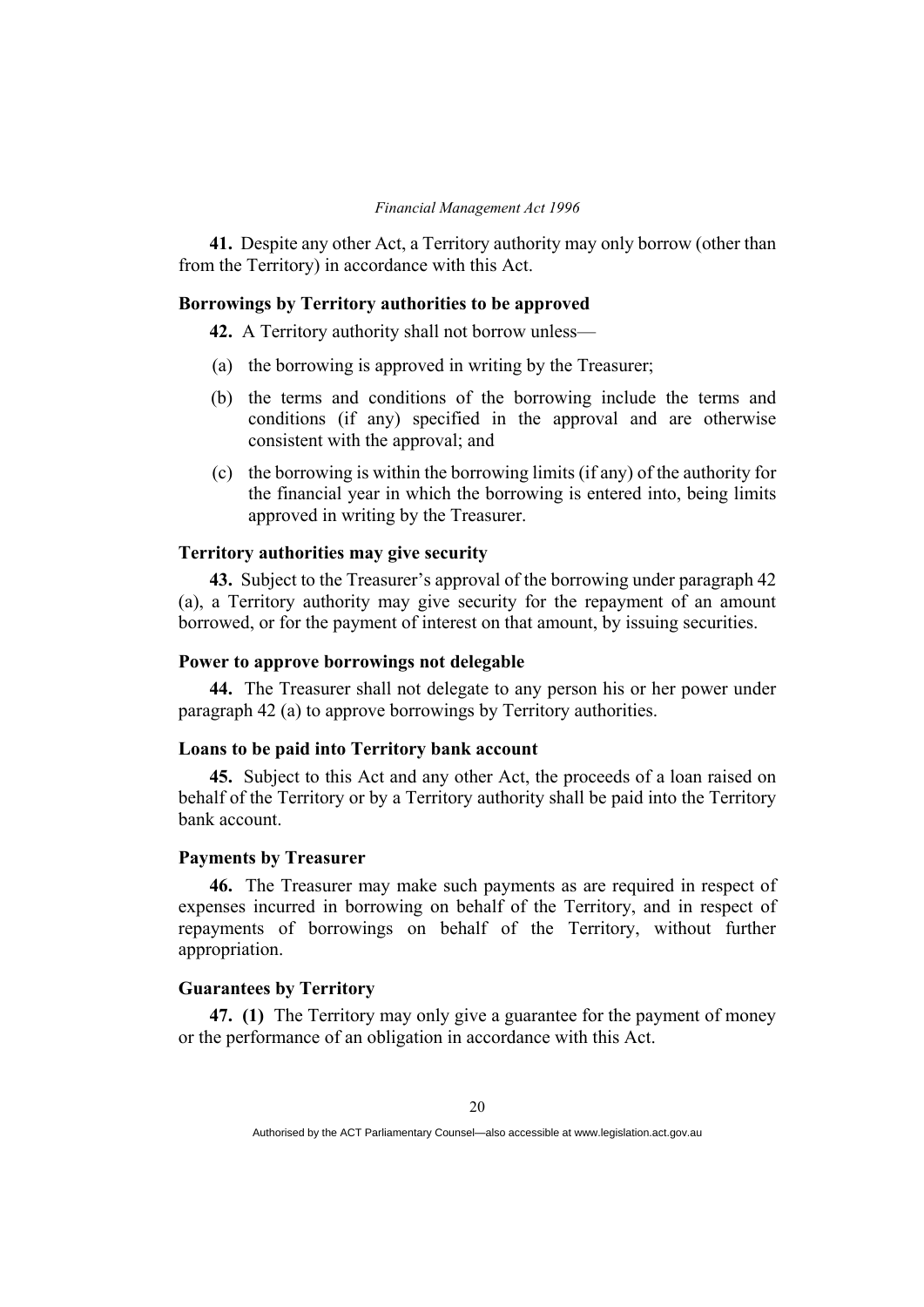**(2)** The Treasurer may approve in writing a guarantee by the Territory for the payment of money or the performance by any person of an obligation under a contract, subject to such conditions as the Treasurer may specify in the approval.

**(3)** Where the Treasurer approves a guarantee under subsection (2), he or she shall cause a copy of the approval to be laid before the Legislative Assembly within 3 sitting days after the approval is given.

#### **Financial derivatives**

**48. (1)** This section applies to transactions known as financial derivatives, for example—

- (a) interest rate swaps;
- (b) currency swaps;
- (c) forward rate agreements; and
- (d) interest rate options.

**(2)** The Territory may only enter into a transaction to which this section applies if the Treasurer certifies in writing that the transaction relates to a borrowing by the Territory.

## **PART VII—TRUST MONEY**

## **Identity of trust money**

**49.** All trust money held by the Territory shall be accounted for separately from public money.

## **Administration of trust money**

**50. (1)** Trust money shall be administered by the appropriate department on behalf of the Territory.

**(2)** The Treasurer may, by instrument, specify a department as the appropriate department in respect of an amount of trust money.

**(3)** In this section—

"appropriate department", in relation to an amount of trust money, means—

Authorised by the ACT Parliamentary Counsel—also accessible at www.legislation.act.gov.au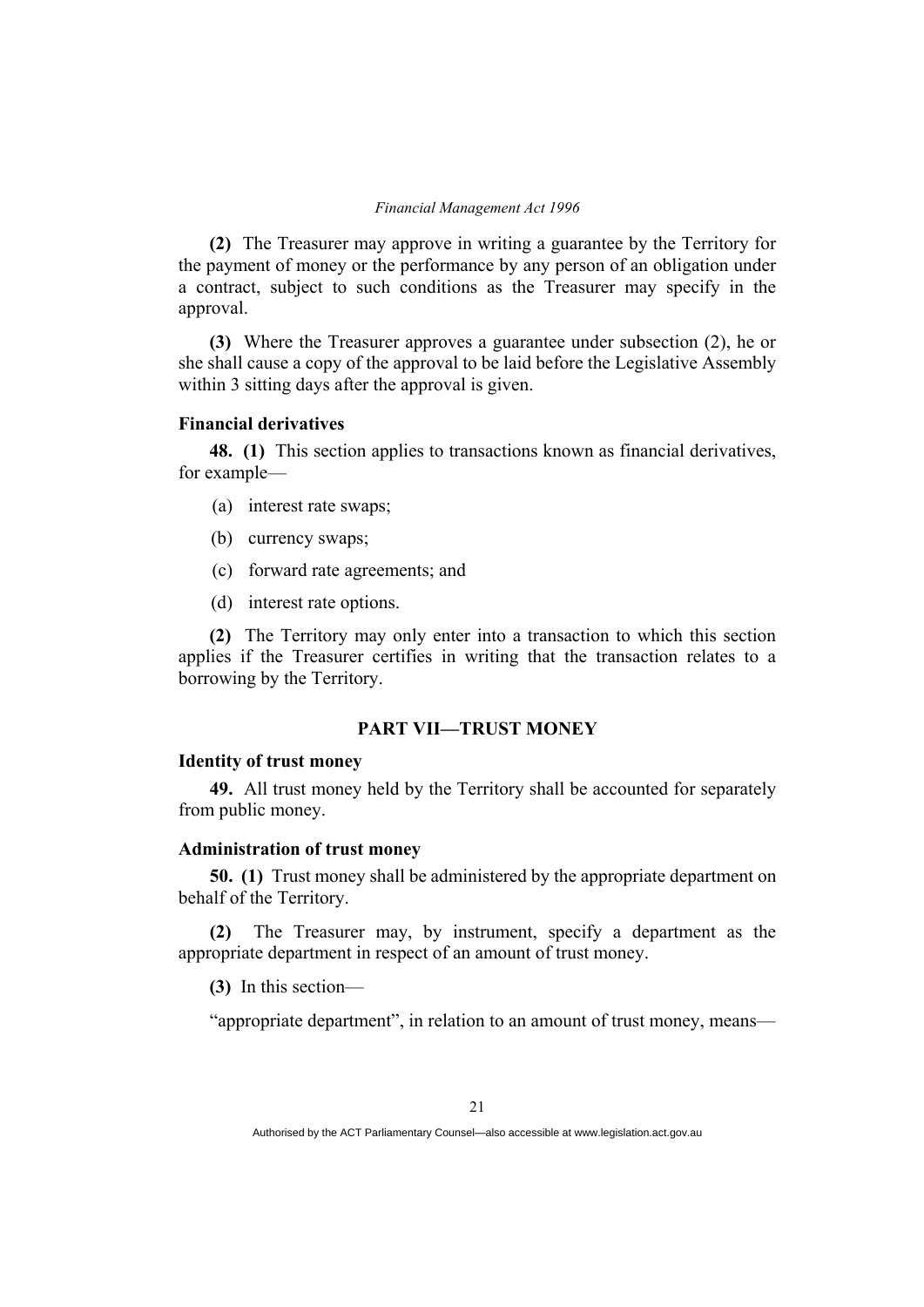- (a) except where paragraph (b) applies—the department responsible for matters or enactments which relate most closely to the purpose of the payment; or
- (b) the department specified under subsection (2).

#### **Departmental trust bank accounts**

**51. (1)** The responsible Minister or the responsible Chief Executive may open a trust bank account for the purposes of the relevant department.

**(2)** A trust bank account shall be maintained by the Chief Executive.

**(3)** A trust bank account shall not, without the approval in writing of the Treasurer, be opened or maintained except with the bank that is for the time being the bank with which the Territory bank account is maintained.

**(4)** No money may be held in a trust bank account other than trust money.

**(5)** A Minister or a Chief Executive shall not open or operate a trust bank account otherwise than in accordance with this Act.

### **Transfers between bank accounts**

**52.** Money may be transferred between trust bank accounts and the Territory bank account only for purposes related to investment.

#### **Investment of trust money**

**53.** The Treasurer may invest trust money in any investment specified in section 14 of the Trustee Act, 1925 of the State of New South Wales in its application in the Territory.

## **PART VIII—FINANCIAL PROVISIONS RELATING TO TERRITORY AUTHORITIES**

## **Responsibilities of chief executive officers**

**54. (1)** The chief executive officer of a Territory authority is responsible, under the responsible Minister, for the efficient and effective financial management of the authority.

**(2)** Subsection (1) has effect in relation to the chief executive officer of a Territory authority subject to the Act by which the authority was established.

Authorised by the ACT Parliamentary Counsel—also accessible at www.legislation.act.gov.au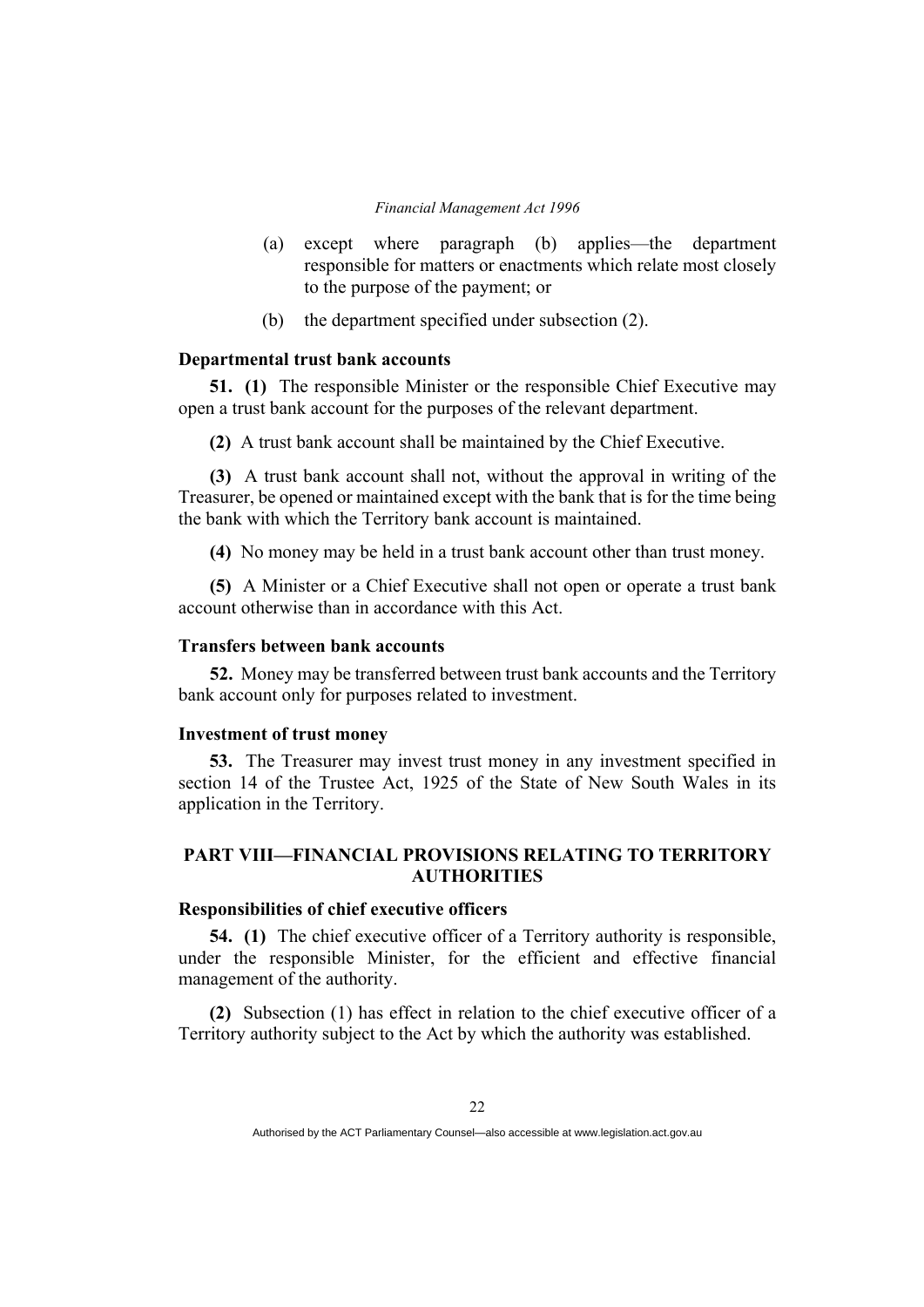**(3)** The chief executive officer of a Territory authority shall be responsible, under the responsible Minister, for ensuring—

- (a) that the expenses incurred by the authority are properly authorised;
- (b) that the operations of the authority during a financial year give a financial result at the end of the year that is in accordance with the estimates contained in the statement of intent of the authority for that year;
- (c) that the payments made by the authority are properly authorised and correctly made;
- (d) that the officers and staff of the authority comply with the requirements of this Act and the financial management guidelines;
- (e) that proper accounts and records are kept of the transactions and affairs of the authority in accordance with generally accepted accounting practice;
- (f) that adequate control is maintained over the assets of the authority and assets in the control of the authority; and
- (g) that adequate control is maintained over the incurring of liabilities by the authority.

## **Bank accounts**

**55. (1)** A Territory authority may open 1 or more bank accounts for the purposes of the authority.

**(2)** A Territory authority shall at all times maintain at least 1 bank account.

**(3)** Except with the approval of the Treasurer, a bank account of a Territory authority shall only be opened or maintained with the bank that is for the time being the bank with which the Territory bank account is maintained.

## **Investment**

**56. (1)** Funds not immediately required for the purposes of a Territory authority may be invested—

- (a) on deposit with a bank;
- (b) in Territory, State or Commonwealth securities;
- (c) by the Treasurer on behalf of the Territory authority; or

Authorised by the ACT Parliamentary Counsel—also accessible at www.legislation.act.gov.au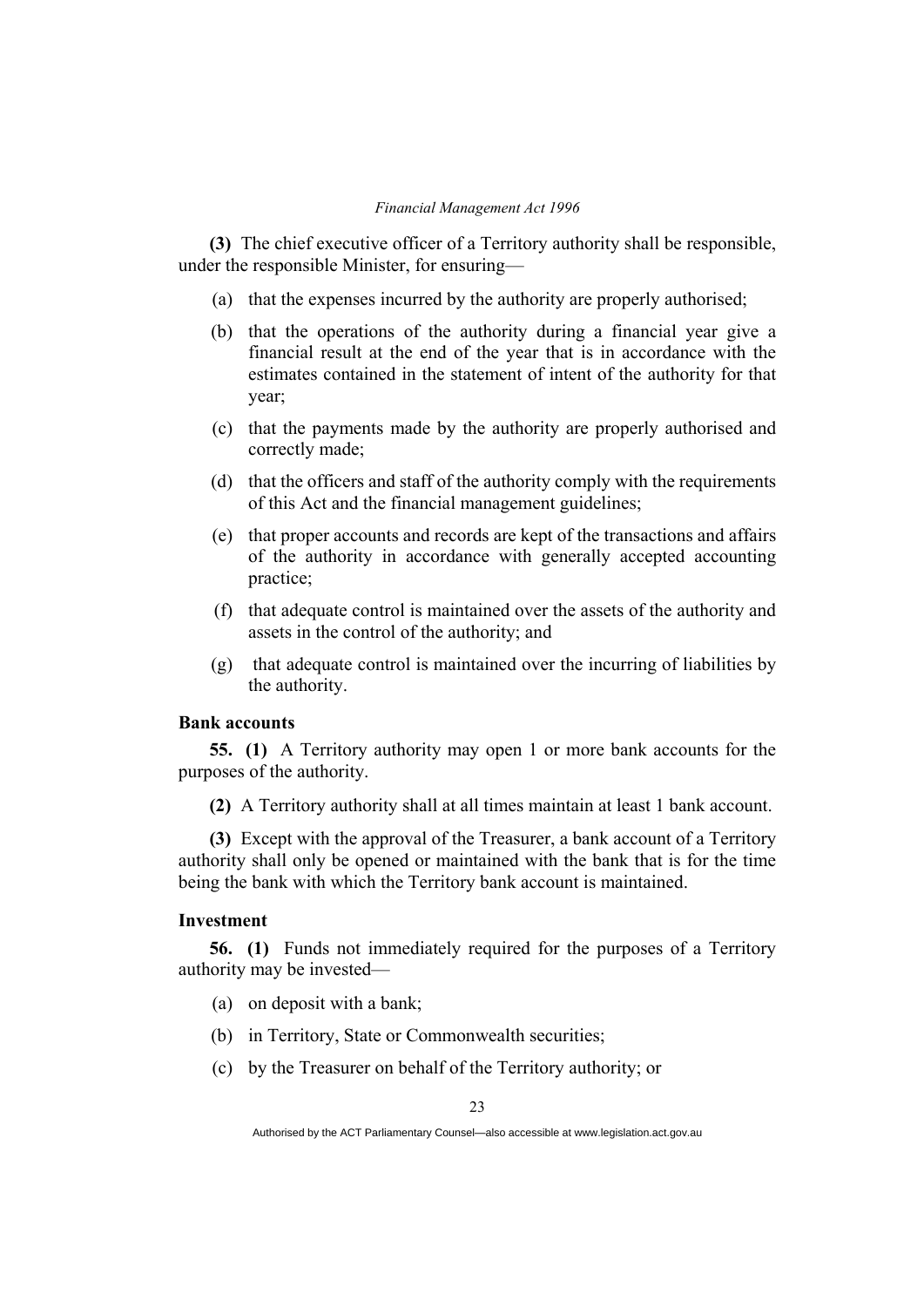(d) in any other investment approved by the Treasurer.

**(2)** Transfers between the Territory bank account and the bank account of a Territory authority to facilitate investments may be made without appropriation.

**(3)** Interest received from the investment of the funds of a Territory authority remain**s** funds of the authority.

#### **Borrowing**

**57. (1)** The Treasurer may—

- (a) borrow money on behalf of a Territory authority; or
- (b) lend public money to a Territory authority;

on such terms and conditions as the Treasurer thinks fit.

**(2)** Borrowing may be secured by the authority's assets approved by the Treasurer for the purposes of this section.

**(3)** A Territory authority may only arrange an overdraft or credit facility with the written approval of the Treasurer.

#### **Statements of intent**

**58. (1)** A Territory authority shall, in respect of each financial year, provide to the Treasurer a statement of intent.

**(2)** A statement of intent shall be in such form as the Treasurer requires and be provided to the Treasurer within such period as the Treasurer specifies.

- **(3)** A statement of intent shall include—
- (a) an estimated operating statement for the authority for the year;
- (b) a statement of the assets and liabilities of the authority at the commencement of the year or, if the statement of intent is required to be provided before the commencement of the year, a statement of the assets and liabilities that the authority is expected to have at the commencement of the year;
- (c) a statement of the assets and liabilities that it is planned that the authority will have at the end of the year;
- (d) a statement of estimated cash flows of the authority for the year;
- (e) a statement of the objectives of the authority for the year;

Authorised by the ACT Parliamentary Counsel—also accessible at www.legislation.act.gov.au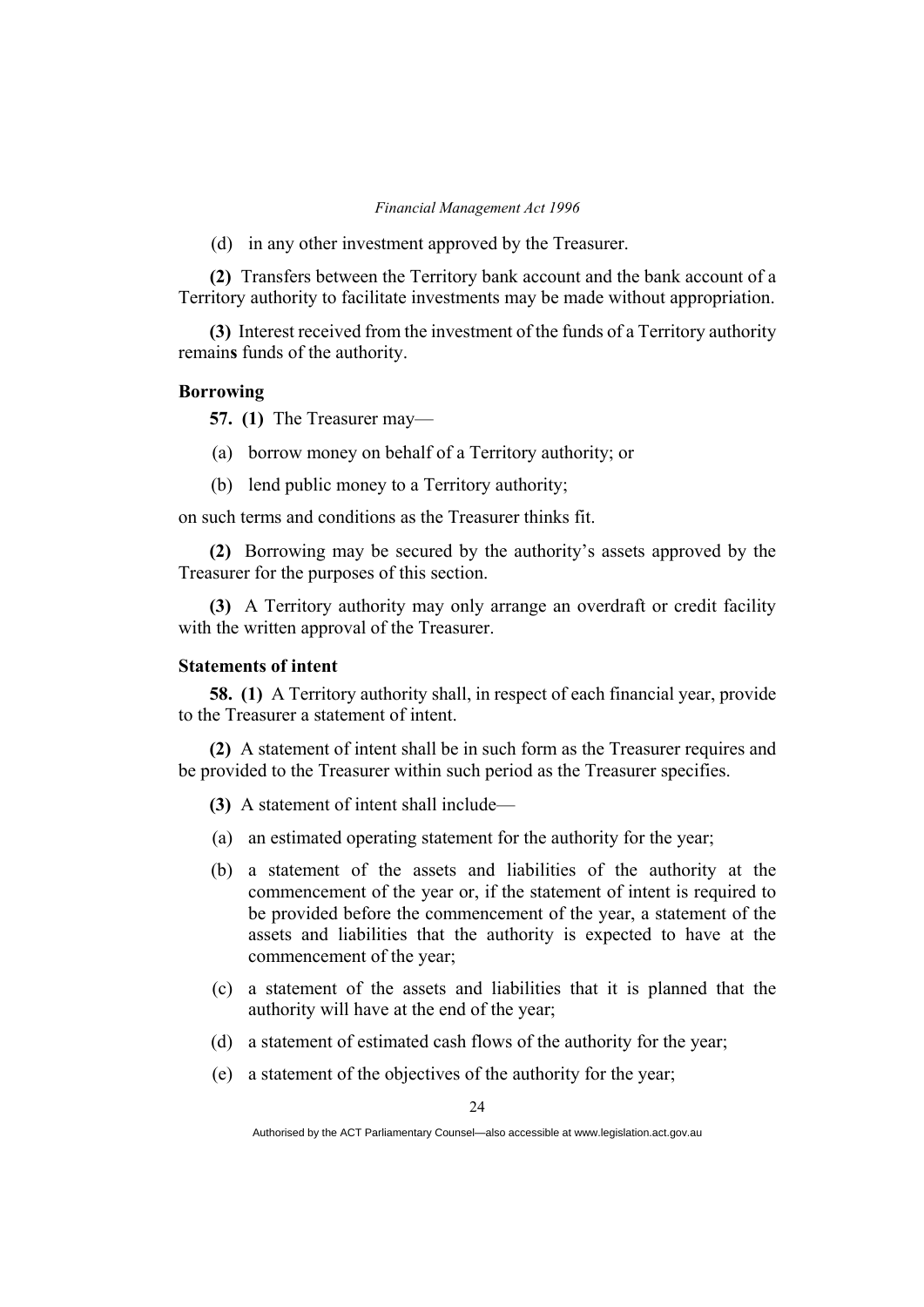- (f) a statement of the nature and scope of the activities to be undertaken by the authority during the year;
- (g) the performance criteria and other measures by which the performance of the authority may be assessed in relation to its objectives for the year; and
- (h) such other information as the Treasurer directs.

#### **Annual financial statements**

**59. (1)** A Territory authority shall, as soon as practicable after the end of each financial year, prepare annual financial statements relating to its operations during the year.

**(2)** The annual financial statements shall be prepared in accordance with generally accepted accounting practice and in a form that facilitates a comparison between the financial operations of the authority during the year and the estimates of those operations contained in the statement of intent for the year that was provided by the authority pursuant to section 58.

- **(3)** The annual financial statements shall include—
- (a) an operating statement for the authority for the year;
- (b) a statement of the assets and liabilities of the authority at the end of the year;
- (c) a statement of the cash flows of the authority for the year;
- (d) a statement of the performance of the authority in achieving the objectives specified in the statement of intent for the year that was provided by the authority pursuant to section 58; and
- (e) such other statements as are necessary to fairly reflect the financial operations of the authority during the year and its financial position at the end of the year.

**(4)** The statement of performance under paragraph (3) (d) shall assess the performance of the authority in achieving the objectives specified in the statement of intent by reference to the performance criteria and other measures specified in that statement pursuant to paragraph 58 (3) (g).

## **Responsibility for annual financial statements**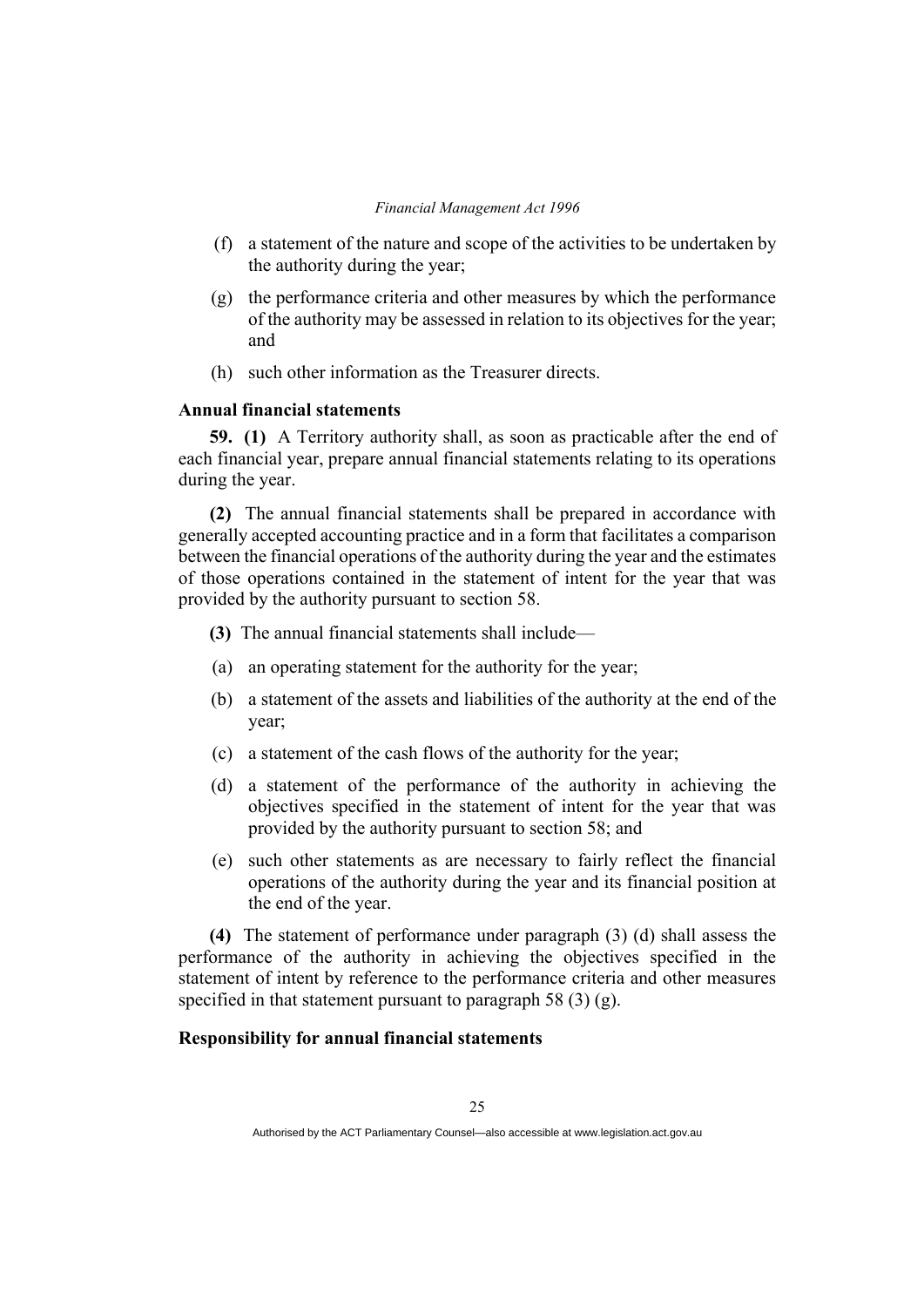**60. (1)** Annual financial statements of a Territory authority shall have endorsed on them, or attached to them, a statement of responsibility signed by the chief executive officer of the authority.

**(2)** A statement of responsibility shall comprise—

- (a) a statement of the chief executive officer's responsibility for the preparation of the financial statements and the judgments exercised in preparing them; and
- (b) a statement that, in the opinion of the chief executive officer, the financial statements fairly reflect the financial operations and service performance of the authority during the year to which they relate and the financial position of the authority at the end of the year.

## **Audit of annual financial statements**

**61. (1)** The chief executive officer of a Territory authority shall, within the prescribed period after the end of a financial year, forward a copy of the financial statements of the authority for the year to the Auditor-General.

**(2)** The Auditor-General shall, within 30 days after he or she receives a copy of financial statements of a Territory authority under subsection (1), provide the chief executive officer of the authority with an audit opinion concerning the statements.

## **Tabling of annual financial statements**

**62. (1)** Where, under subsection 61 (2), the chief executive officer of a Territory authority receives an audit opinion concerning annual financial statements of the authority, he or she shall, within 7 days after receiving the opinion, forward to the responsible Minister of the authority—

- (a) a copy of the annual financial statements; and
- (b) a copy of the audit opinion.

**(2)** The responsible Minister shall, within 6 sitting days of the Legislative Assembly after he or she receives the documents referred to in paragraphs (1) (a) and (b), cause the documents to be laid before the Legislative Assembly.

## **Interim financial statements**

**63. (1)** The Treasurer may, by instrument, direct the chief executive officer of a Territory authority to provide the responsible Minister of the authority with financial or other statements relating to the authority—

Authorised by the ACT Parliamentary Counsel—also accessible at www.legislation.act.gov.au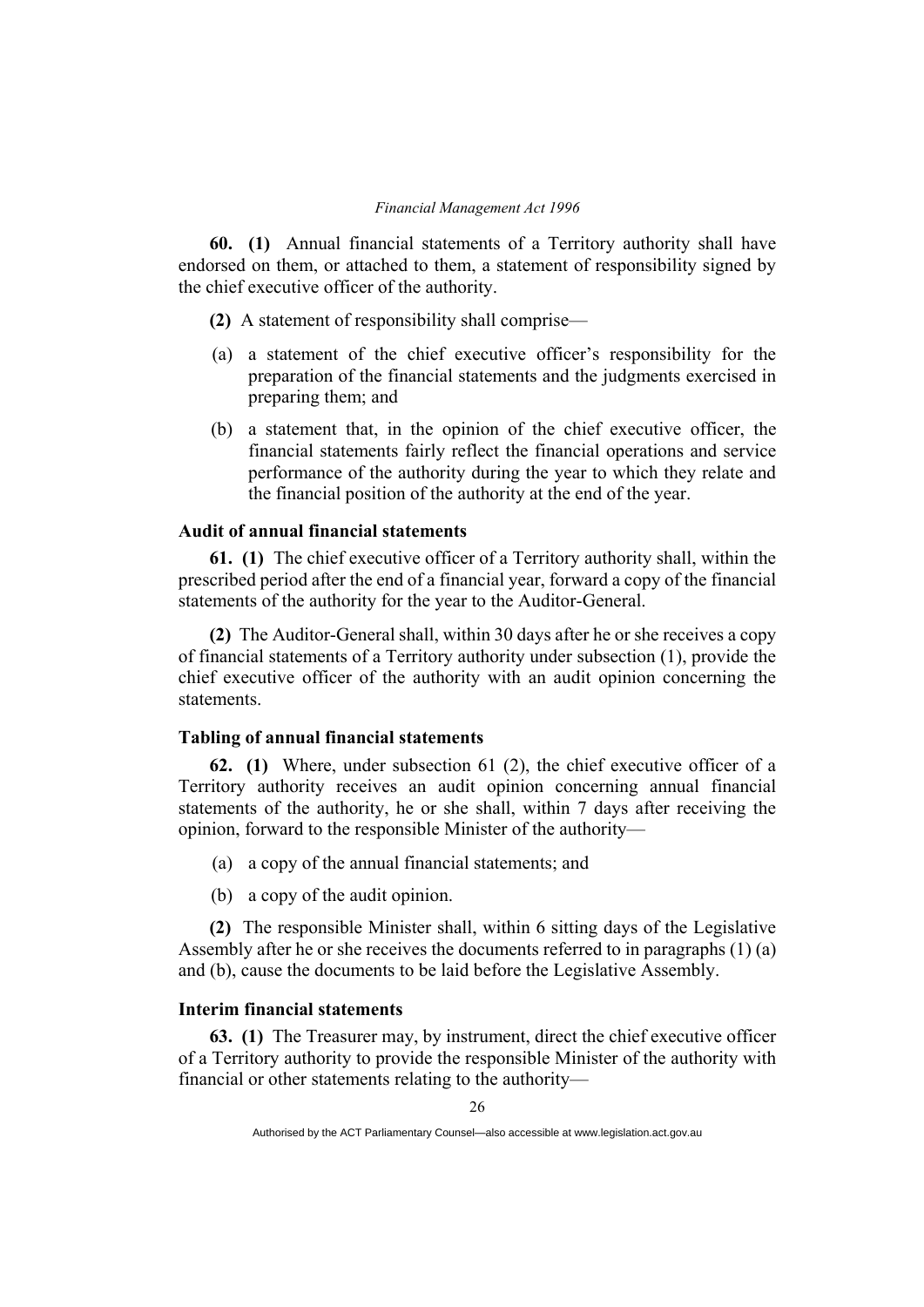- (a) for each month of the year; or
- (b) for each period of 3 months ending on 30 September, 31 December, 31 March or 30 June.

**(2)** A chief executive officer of a Territory authority who receives a direction under subsection (1) shall prepare the statements specified in the direction and deliver them to the responsible Minister within such period as is specified in the direction.

## **PART IX—MISCELLANEOUS**

#### **Act of grace payments**

**64. (1)** If the Treasurer considers it appropriate to do so because of special circumstances, he or she may authorise the payment by a department of an amount to a person (in this section called the "payee") although the payment of that amount (in this section called the "relevant amount") would not otherwise be authorised by law or required to meet a legal liability.

- **(2)** The authorisation may provide for the relevant amount to be paid by—
- (a) more than 1 instalment and on the dates specified in the authorisation; or
- (b) periodical payments of an amount, and for the period, specified in the authorisation.

**(3)** An authorisation may be expressed to be subject to conditions to be complied with by the payee.

**(4)** Where a condition is contravened, the Treasurer may by notice in writing addressed to the last known address of the payee require the payee, within 30 days of receipt of the notice, to pay an amount equal to all or part of the relevant amount.

**(5)** Where the payee does not pay the amount specified in the notice under subsection (4), the amount may be recovered by the Territory as a debt.

**(6)** Where the payment of an amount by a department is authorised under this section, the Treasurer shall—

(a) direct that the amount be paid from an appropriate appropriation for the department specified by the Treasurer;

Authorised by the ACT Parliamentary Counsel—also accessible at www.legislation.act.gov.au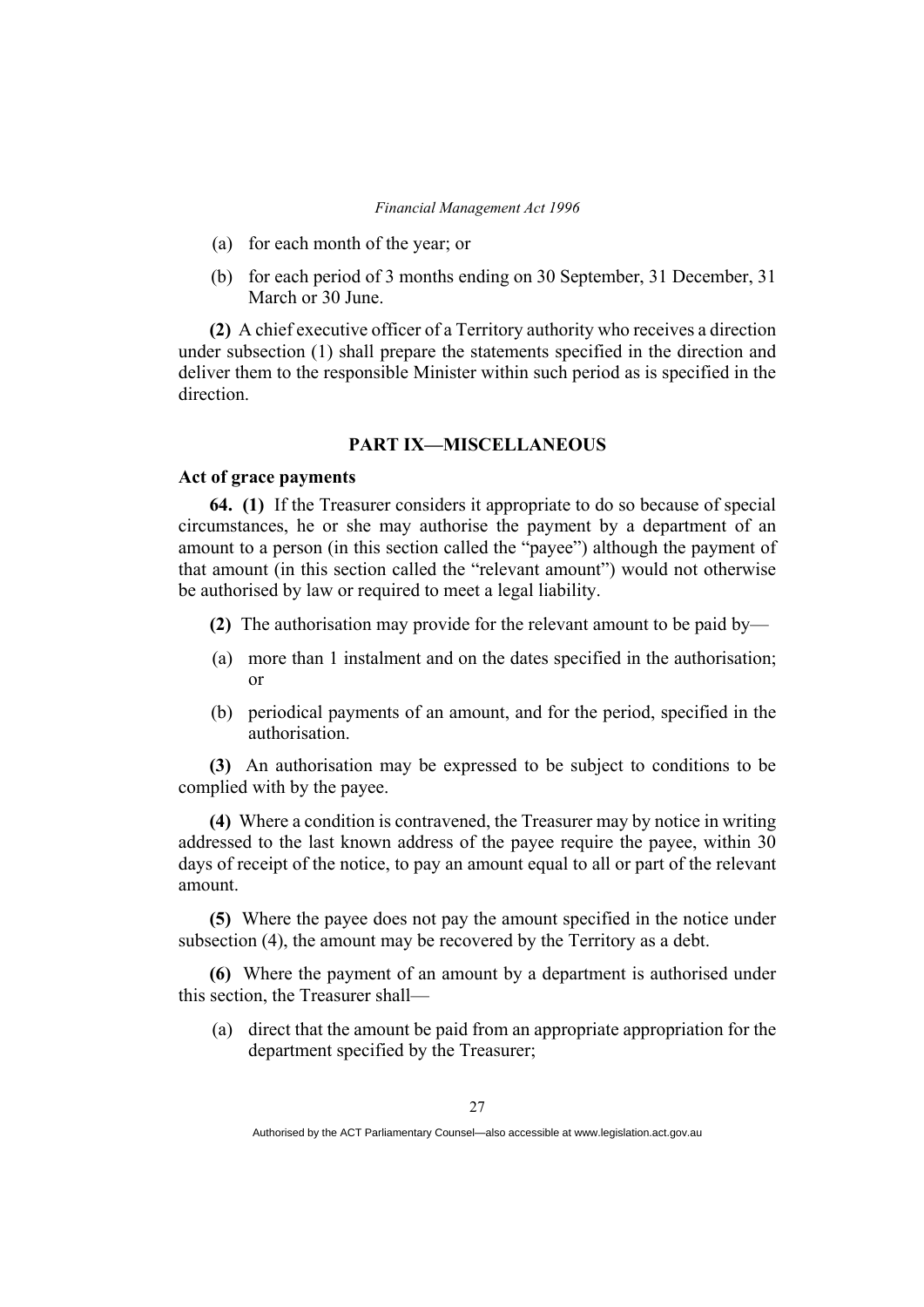- (b) authorise payment of the amount under section 19; or
- (c) authorise payment of the amount out of the public money of the Territory.

**(7)** The public money of the Territory is appropriated for the purposes of paragraph (6) (c).

**(8)** A payment made by a department under this section shall be reported in notes to the financial statements of the department that relate to the financial year during which the payment was made.

**(9)** The notes shall indicate in relation to each payment under this section the amount and grounds for the payment.

**(10)** The notes relating to a payment under this section shall not disclose the identity of the payee unless disclosure was agreed to by the payee as a condition of authorising the payment.

## **Waiver of debts etc.**

**65. (1)** The Treasurer may, by instrument, on behalf of the Territory—

- (a) waive the Territory's right to payment of an amount payable to the Territory;
- (b) postpone any right of the Territory to be paid a debt in priority to another debt;
- (c) allow the payment by instalments of an amount payable to the Territory; or
- (d) defer the time for payment of an amount payable to the Territory.

**(2)** A waiver relating to an amount payable to the Territory by a person may be expressed to be subject to a condition that the person agrees to pay an amount to the Territory in circumstances specified in the waiver.

**(3)** A waiver relating to an amount payable to the Territory shall be reported in the notes to the financial statements of the relevant department that relate to the year in which the right to payment was waived.

## **Payments in respect of deceased estates**

**66. (1)** If, at the time of a person's death (whether before or after the commencement of this section), the Territory owed an amount to the person, the

Authorised by the ACT Parliamentary Counsel—also accessible at www.legislation.act.gov.au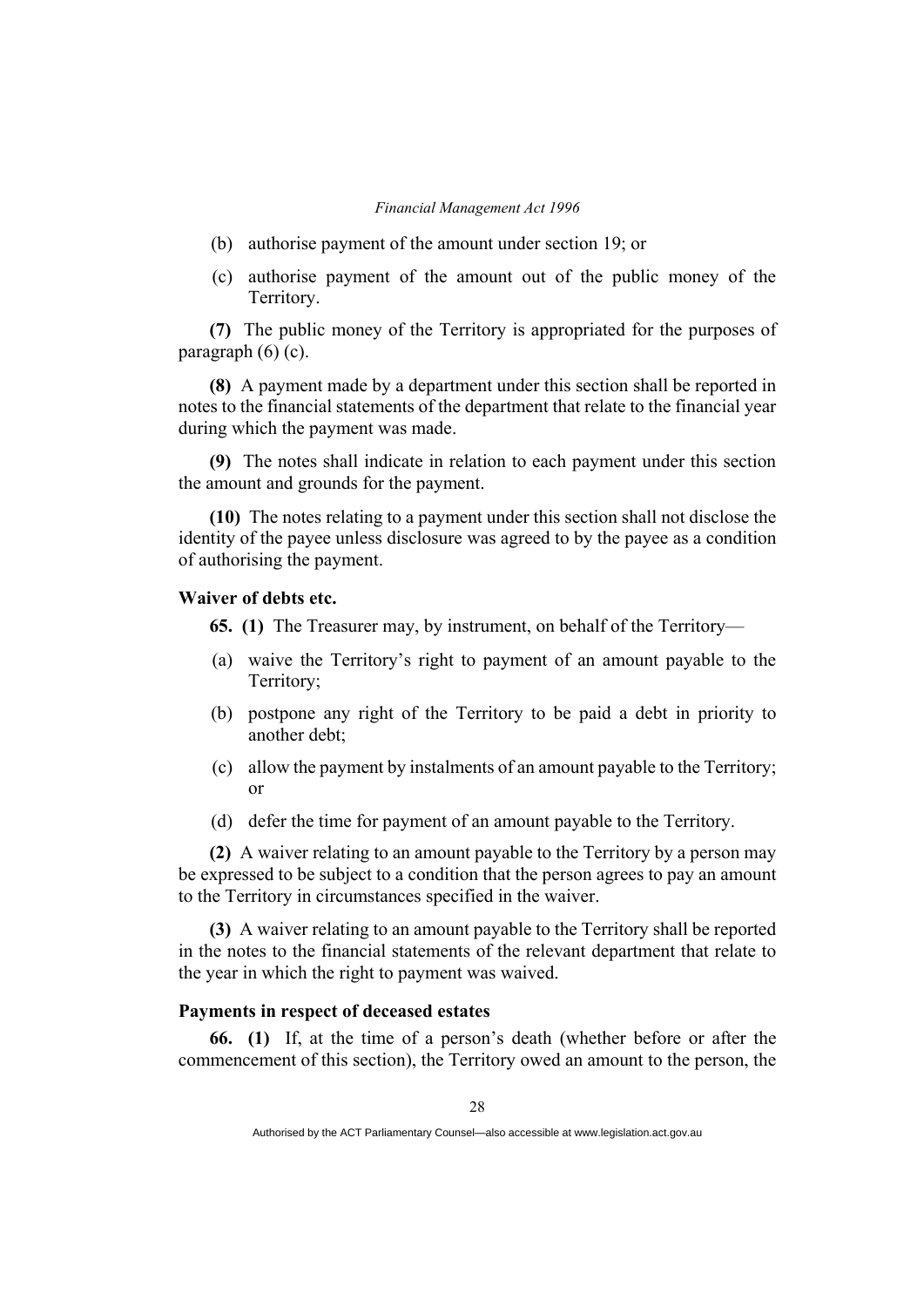Treasurer may pay that amount to the person who the Treasurer considers should receive the payment.

- **(2)** In deciding who should be paid, the Treasurer shall have regard to—
- (a) the provisions of any will of the deceased person which identify the persons entitled to property under the will; and
- (b) the law relating to the disposition of the property of deceased persons.

**(3)** Before making a payment to a person, the Treasurer may require the person to produce any documents and other evidence relating to—

- (a) the disposition of the deceased person's estate; or
- (b) the family of the deceased person and any other persons apparently entitled to share in the estate of the deceased person.

**(4)** Subject to subsection (3), the Treasurer may make the payment without requiring production of probate of the will, or letters of administration of the estate, of the deceased person.

**(5)** Where a payment is made in relation to an amount owing to a deceased person, the Territory is discharged from any further liability in respect of that amount.

**(6)** This section does not relieve the recipient of a payment from liability to deal with the money in accordance with law.

## **Regulations and guidelines**

**67. (1)** The Executive may make regulations for the purposes of this Act.

**(2)** The Treasurer may issue financial management guidelines, not inconsistent with this Act or the regulations, for the purposes of this Act or the regulations.